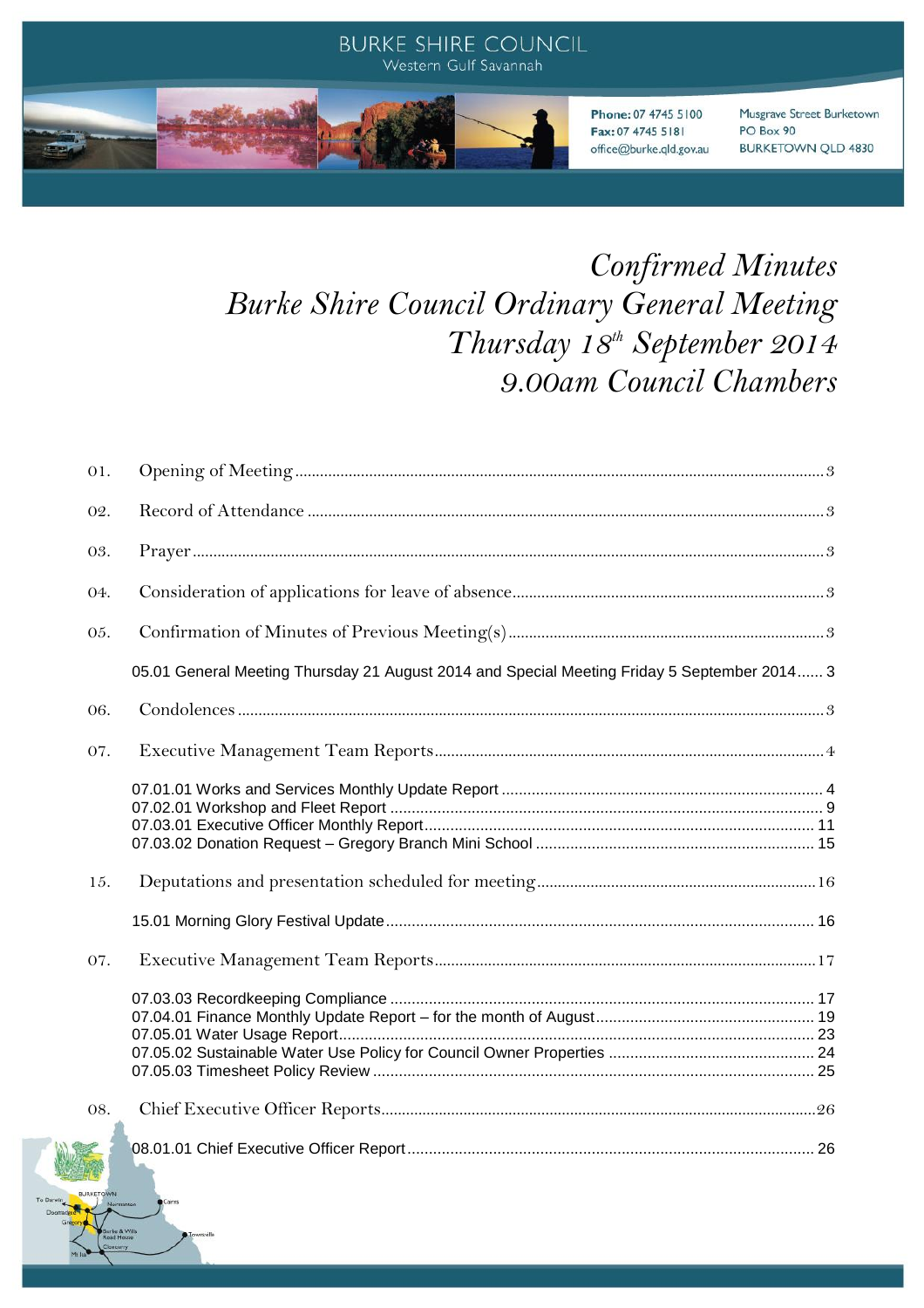| 15. |  |
|-----|--|
|     |  |
| 08. |  |
|     |  |
| 09. |  |
|     |  |
| 10. |  |
|     |  |
| 11. |  |
| 12. |  |
| 13. |  |
|     |  |
| 14. |  |
| 16. |  |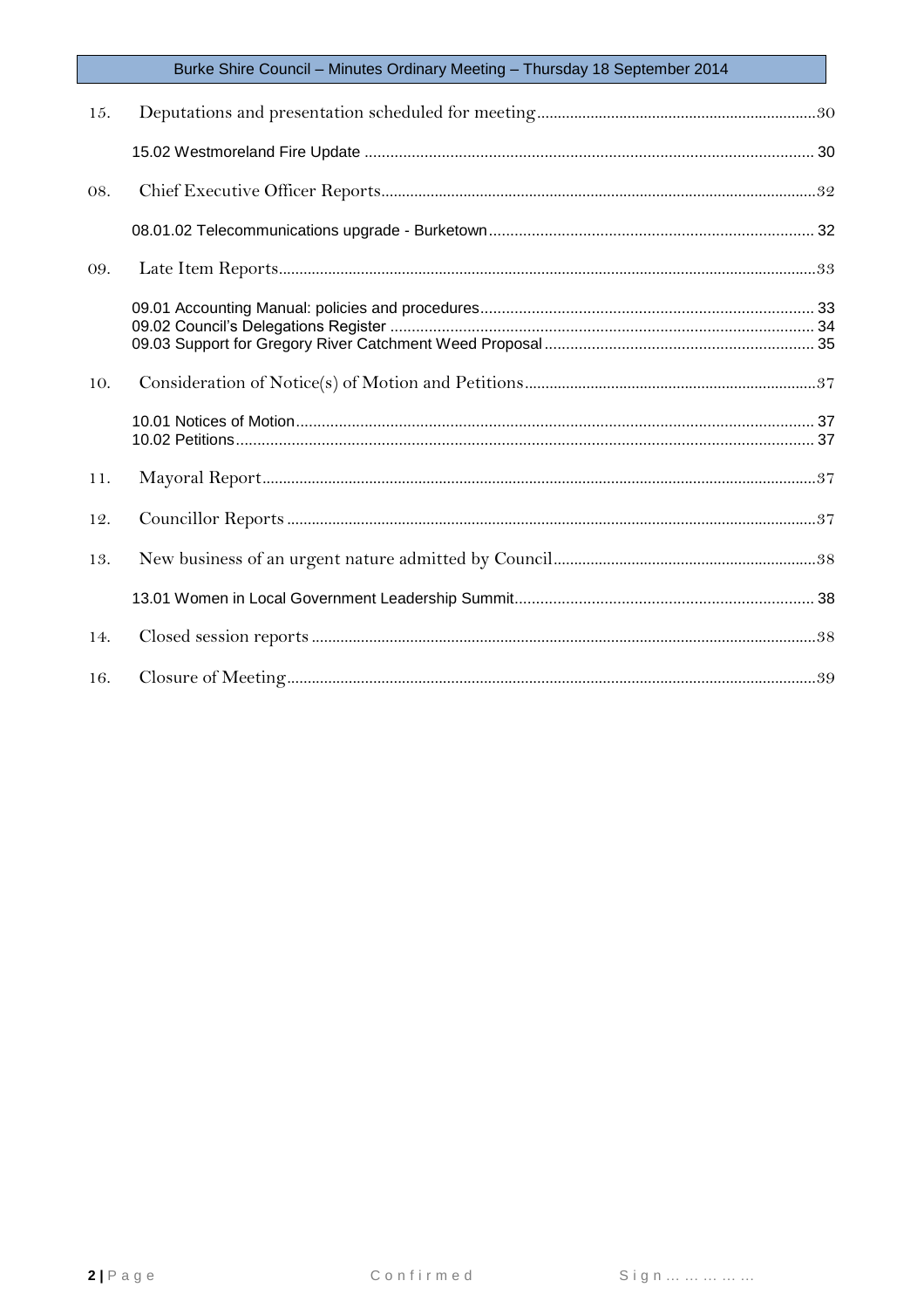# <span id="page-2-0"></span>01. Opening of Meeting

The Chair declared the Meeting open at 9.06am.

#### <span id="page-2-1"></span>02. Record of Attendance

Cr Ernie Camp, Mayor - Chair Cr Paul Poole, Deputy Mayor (as indicated) Cr Zachary Duff Cr Tracy Forshaw Cr Tonya Murray (as indicated)

Philip Keirle; Chief Executive Officer Chris Rohan; Works Manager Brett Harris; Workshop Fleet Manager Nils Hay; Projects & HR Manager Simbarashe Chimpaka; Finance Manager Jenny Williams; Executive Officer (Minutes)

<span id="page-2-2"></span>03. Prayer

Cr Forshaw led Council in Prayer.

# <span id="page-2-3"></span>04. Consideration of applications for leave of absence

That Council notes that no consideration of applications for leave of absence were received.

# <span id="page-2-4"></span>05. Confirmation of Minutes of Previous Meeting(s)

#### <span id="page-2-5"></span>**05.01 General Meeting Thursday 21 August 2014 and Special Meeting Friday 5 September 2014**

**That the Minutes of the General Meeting of Council held on Thursday 21 August 2014 and the Minutes of the Special Meeting of Council held on Friday 5 September 2014 as presented be confirmed by Council.**

| Moved:    | <b>Cr Forshaw</b> |
|-----------|-------------------|
| Seconded: | <b>Cr Camp</b>    |

**Carried 01.140918 3/0 FILE: BCS/G/CM/Minutes**

# <span id="page-2-6"></span>06. Condolences

No condolences noted for this meeting.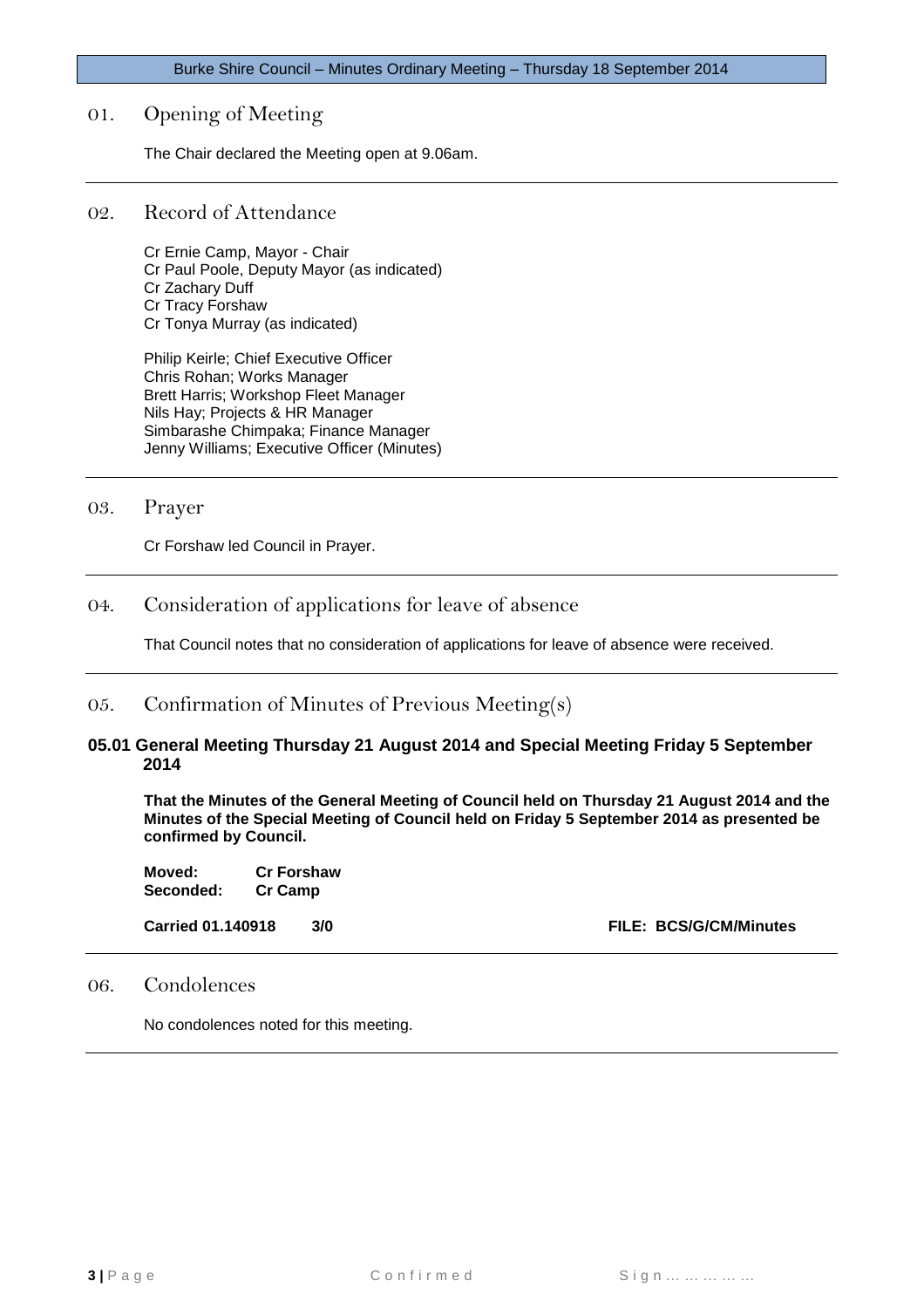# <span id="page-3-0"></span>07. Executive Management Team Reports

# <span id="page-3-1"></span>07.01.01 Works and Services Monthly Update Report

| DEPARTMENT:                 | <b>Works and Services</b>          |
|-----------------------------|------------------------------------|
| <b>RESPONSIBLE OFFICER:</b> | Works Manager                      |
| FILE NO:                    | Business Paper - 18 September 2014 |
| DATE:                       | 18 <sup>th</sup> September 2014    |
| LINK TO COUNCIL PLAN/S:     | Works Program                      |

#### 1. WORKS MANAGER

#### **General**

Works completed or commenced over the last month include (up to 11<sup>th</sup> Aug 2014):

- Appointment of casual Road Train Driver.
- Installation of stock grid at Harris Ck.
- Completed (minus seal) road widening on Floraville Rd.  $\bullet$
- Conducted operator plant maintenance and mobilisation to Hells Gate.
- Completed road design for TIDS work.
- Trenching and installation of conduit for council houses.
- Ongoing work with GBA to complete outstanding NDRRA claims.
- Widening of Floraville Road and the Leichhardt Crossing

#### Training:

- Nil training completed during the reporting period.
- Next round of training will occur in Nov.

Works for upcoming month:

- Commence TIDS work (seal on Doomadgee West Road).
- Installation of new ablutions facility at Gregory.
- Assistance to the Morning Glory Festival and town beautification.

#### RMPC

There has been a concerted effort to get the RMPC running efficiently, this has seen several days of practical field training and mentorship provided to BSC staff. Several inspections of the state controlled roads have been conducted over the last month.

This has allowed for the production of an itemised defects list which will enable accurate programming of works over the remainder of the financial year. The first claim for the new financial year has been approved and now awaiting the payment certificate from TMR to send out the invoice.

TMR will be conducting resealing throughout the Shire in October and a scope of works is being prepared for some culvert works at the Four Mile, south of Gregory.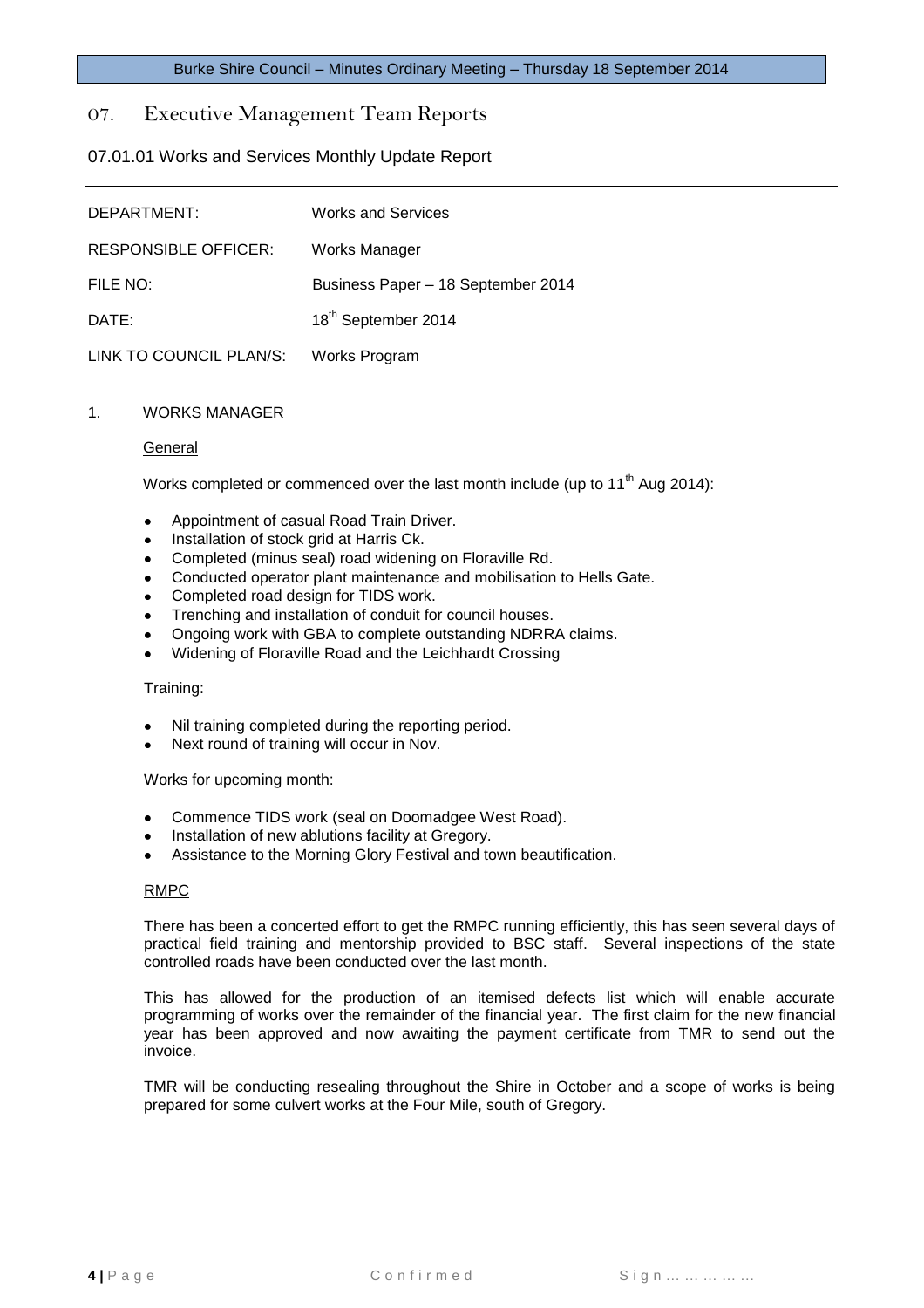| <b>Burke Shire Council 2014/2015 RMPC</b> |              |                |              |             |                        |
|-------------------------------------------|--------------|----------------|--------------|-------------|------------------------|
|                                           | Allocation   | Claim 1 (July) | Claim 2      | Claim 3     | <b>Funds Remaining</b> |
| Schedule 1                                | \$432,700.00 | \$2,220.00     | \$5,781.00   | \$14,877.00 | \$409,822.00           |
| Schedule 2                                | \$258,300.00 | \$5,108.96     | \$155,340.00 | \$0.00      | \$97,851.04            |
| Schedule 3                                | \$60,000.00  | \$59,999.98    | \$0.00       | \$0.00      | \$0.02                 |
| Schedule 4                                | \$1,000.00   | \$0.00         | \$0.00       | \$0.00      | \$1,000.00             |
| Schedule 5                                | \$25,000.00  | \$0.00         | \$0.00       | \$0.00      | \$25,000.00            |
| Total                                     | \$777,000.00 | \$67,328.94    | \$161,121.00 | \$14,877.00 | \$533,673.06           |

In order to achieve the mandatory 60% expenditure, we will expend or commit approximately \$220k prior to the 15<sup>th</sup> of December, this will be achieved through further concrete and culvert works (approximately \$100k), pad preparation for TMR (\$25k), Sandy Creek debris removal (\$20-\$40k) and miscellaneous monthly works @ \$20K per month.

#### Road Train Driver

We have experienced difficulties in finding a suitable applicant to fill the vacant Road Train Driver position. Interviews for this position were completed on the 1<sup>st</sup> of July with appointment being made on the  $7<sup>th</sup>$ . To date we have had two 'no shows'. Although both applicants had completed the preemployment medical testing they have either failed to present and remained un-contactable or have presented with personal reasons that have prohibited a move to Burketown. In the interim, we have made a casual appointment to complete upcoming works to achieve completion of TIDS seal works on the Doomadgee West Road.

I have concluded that there are two issues relating to filling this vacancy:

- Accommodation availability, and,
- Remuneration (Industry start up rate is approx. \$33-35 per hour).

We are currently investigating options to train up personnel in house prior to the next dry season.

#### Road works

Road works completed over the last month include the widening of the Floraville Road and Leichhardt Crossing. New emulsion has been ordered for the Jet Patcher and should arrive the week of the 15<sup>th</sup>, given the issues with storage for the emulsion any works will be conducted in a piece meal fashion with product only ordered on an 'as required' basis.

Depending on the availability of staff, I hope to have the Floraville (Bosun Creek area) sealed over the next month.

The installation of the Harris Creek Grid was completed during the week 1-5 Sep. Part of the grid had been installed at Gregory on the pump station access road, given the value of the asset; it was relocated and installed at Harris Creek. The relocation of this grid has provided a substantial saving to council, although, this has caused a delay in the replacement of the stock grid at McAdam crossing.

#### TIDS – TRAFFIC INFRASTRUCTURE DEVELOPMENT SCHEME

TIDS work commences on the  $15<sup>th</sup>$  of Sep. The road crew will work a swing of 10 and four for three swings. GBA are handling the seal tender and design work and we expect to seal during the first week of Nov.

#### NDRRA flood damage works

Funding for NDRRA is still to be confirmed.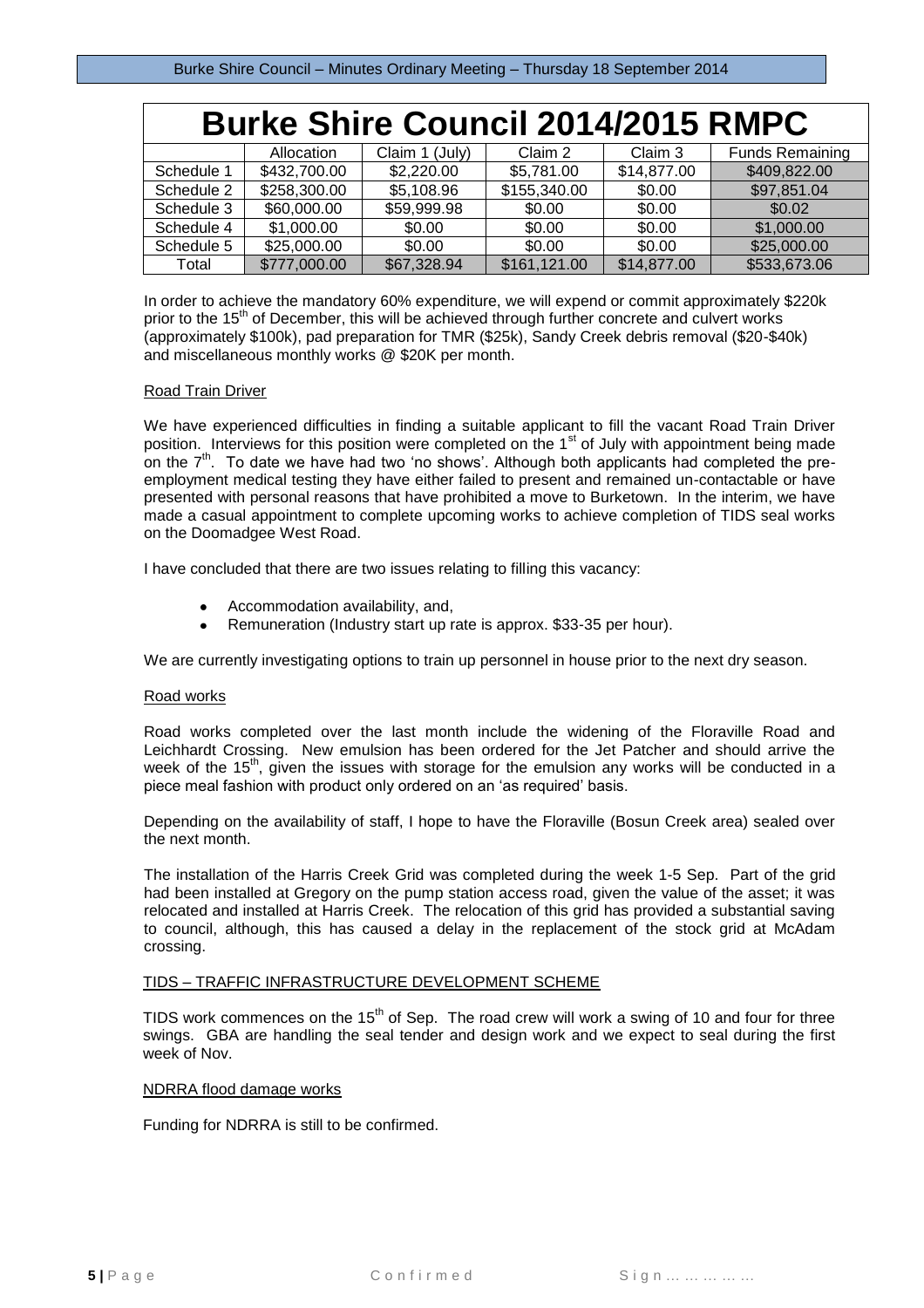#### 2. RANGER/ WORKPLACE HEALTH AND SAFETY

#### Litter Management

- Dumping Points x 7 are being fully utilised as the Caravan Park is frequently full and campers are being directed by them to the river camping areas.
- Dumping point at the bridge had to be excavated as the first one was filled.
- Dumping point at Floraville is close to full but should see the season out.

Following is a summary of where bins are currently placed and maintained

| <b>Sites Visited</b>         | Report                                                                                                                              |
|------------------------------|-------------------------------------------------------------------------------------------------------------------------------------|
| <b>Truganini Creek/Jetty</b> | 3 Bins in the area – Area very popular – up to 20 vans a<br>night, easy access for caravans - dumping point at access<br>to area.   |
| Meat Works                   | 5 Bins in the area – dumping point at access to the area.                                                                           |
| Bream hole (Nicholson river) | 1 Bin - Area being fully utilised, even caravans venturing<br>down there – dumping point at access to the salt flats.               |
| River Road                   | 1 Bin at the bottle heap – dumping point for rubbish at the<br>access to the area, dumping point re-dug as the first one<br>filled. |
| Beamesbrook Xing             | 1 Bin being utilised – dumping point at cross roads.                                                                                |
| Gregory Xing                 | 2 Bins being utilised – dumping point on ridge.                                                                                     |

Conducted a daily early morning road run around town and entrance roads to remove nightly road kills before residents/visitors get about also do an early morning check and a general emu bob of town streets. 13 dead wallabies removed from town roads during this period.

#### Animal Control

- Dog trap was set outside the Police residence.
- The second round 1080 baiting will commence on the 13th of October.
- Misted school toilet block for mosquitoes.

#### Weed Control

- Chemical shed poisons audit and hazard inspection on the poisons shed.
- Checking and maintaining vegetation eradication and maintenance of Ergon solar yard at Doomadgee.
- Sprayed depot yard fence lines to save on whipper snippering.
- Sprayed weed "Senna alata" known as candle bush ground around the dump area also treated large infestation beside Laurie Portch's place – still monitoring.
- Currently working on obtaining Pest Management Technicians qualifications to be legally able to control insect pests – includes fogging and misting for mosquitoes.
- Sprayed Rubber vine, Prickly acacia, and Calotrope on road reserves.
- Sprayed vegetation in Nicholson pump station yard.

#### **Complaints**

No complaints were received during this period. There are still a large number of nuisance dogs around town, mostly off leash and defecating in public areas. A public notice has been distributed to remind the public about their responsibilities to clean up after dogs and ensure control of dogs in public areas.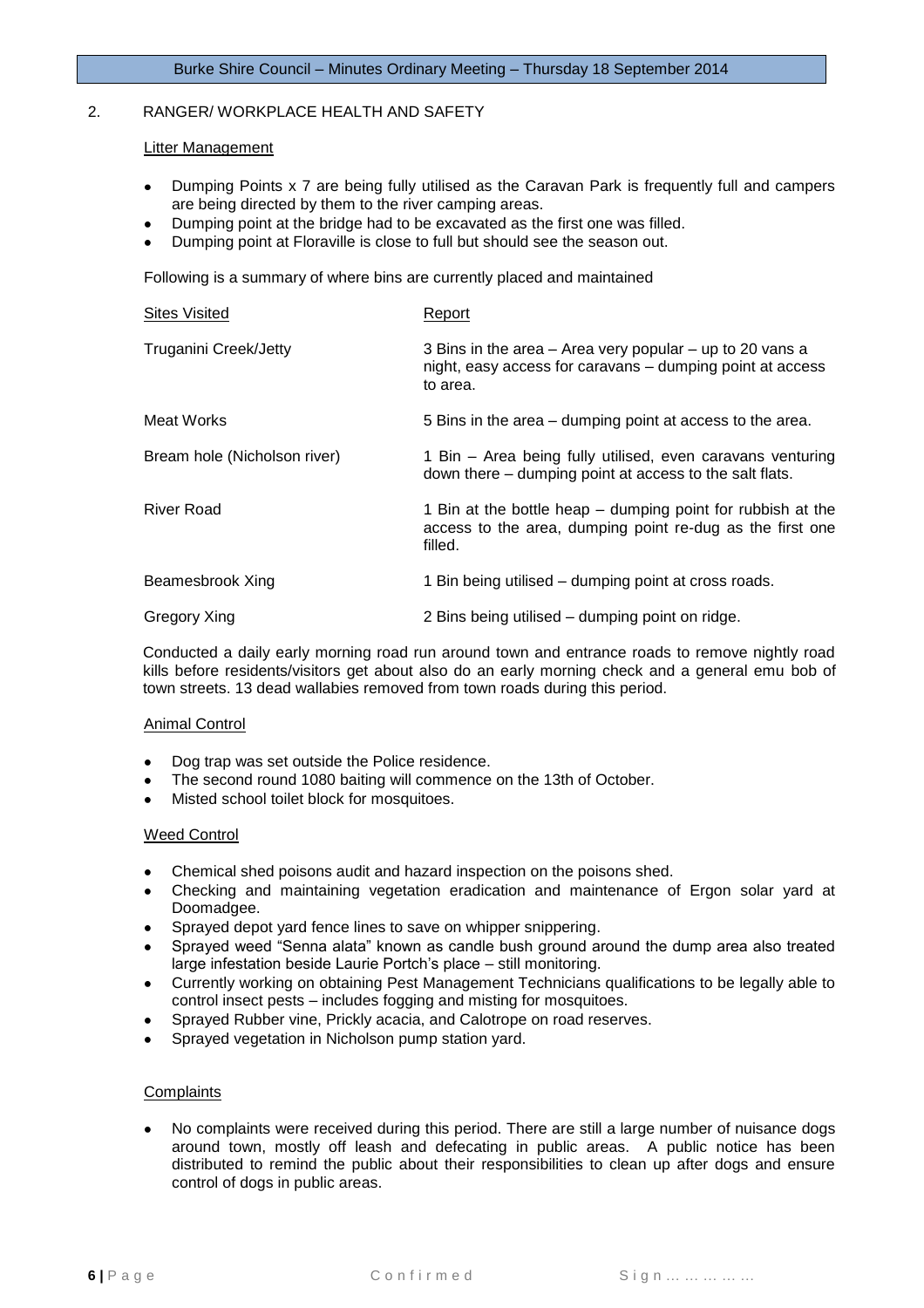#### General

- Servicing Skytrans RPT flights and daily airport checks whilst Bob Marshall on leave x 2.
- Gunns electrical repaired weather station phone at the airport.
- Contract electrician wired in replacement emergency generator for airport lighting also checked faulty set of windsock lights, reset earth leakage lights worked for two days and tripped again. We are currently waiting for another electrician.
- Weekly emergency airport generator check list drawn up.
- Monthly 1080 stock control sheet & Indemnity Forms to DNR Normanton.
- Updating cemetery register and computerising surveyed graves and water reticulation system for the cemetery – still waiting for Bob to check unknown / unmarked graves, met with Town & Rural services supervisor to formulate a plan to mark unmarked graves.
- Cleaning up campers rubbish at Escott causeway.
- Tourists have been moved on camping at the Albert river bridge park, area signed.
- Traffic counters installed in the following places :
	- o Floraville road
	- o Camooweal road after hay farm (battery to be changed this down load)
	- o Before Century mine
	- o After Century mine
- Units maintained and to be downloaded again 10th September and results being collated.
- Maintaining register of employee licences and tickets, Incident reports etc.
- Draft Traffic management plan for Ablution block replacement at Gregory.
- Traffic management plan and signage requirements for signage on faulty grids.
- Meeting with Peter Klem and Juanita Joy, Senior Lands Officers with Department of Natural Resources and Mines based in Longreach, on Burke Shire Stock Route management.

#### 3. PARKS AND GARDEN

- Works program proceeding as normal.
- Trevor Marshall injured approximately two more weeks until maybe fit for work.
- One casual staff member remains employed and will remain until the end of this month.
- Works for Morning Glory Festival proceeding.
- Dripper line at the cemetery has been completed to water trees.
- All trees at the cemetery have been trimmed and tidied.
- House 5 and 6 have had the large tree removed and fill brought in to level ground.

#### 4. BUILDING MAINTENANCE

A scope of works has been sought for all major works required for council properties. The current priority of work will not see the completion of scope until the Nijinda Dulgra.

#### 5. UTILITIES

Water Usage for August: 18,065 kl.

Water usage has risen from 16000 kl this is more than likely due to dry wind that is blowing, and lawns and yards drying out.

Water Recycle Group should be arriving in Burketown on the 10th September to repair the Blivet at the Sewerage Treatment Plant.

Water samples in the Shire have all passed their monthly testing. Daily testing is occurring around Burketown with good results at each site.

The Aquatic Centre has not had much use in recent months due to the cold weather, however the centre is clean and ready for customers with water testing and cleaning occurring daily.

Extra plumbing jobs are being conducted when they can be slotted into the daily schedule.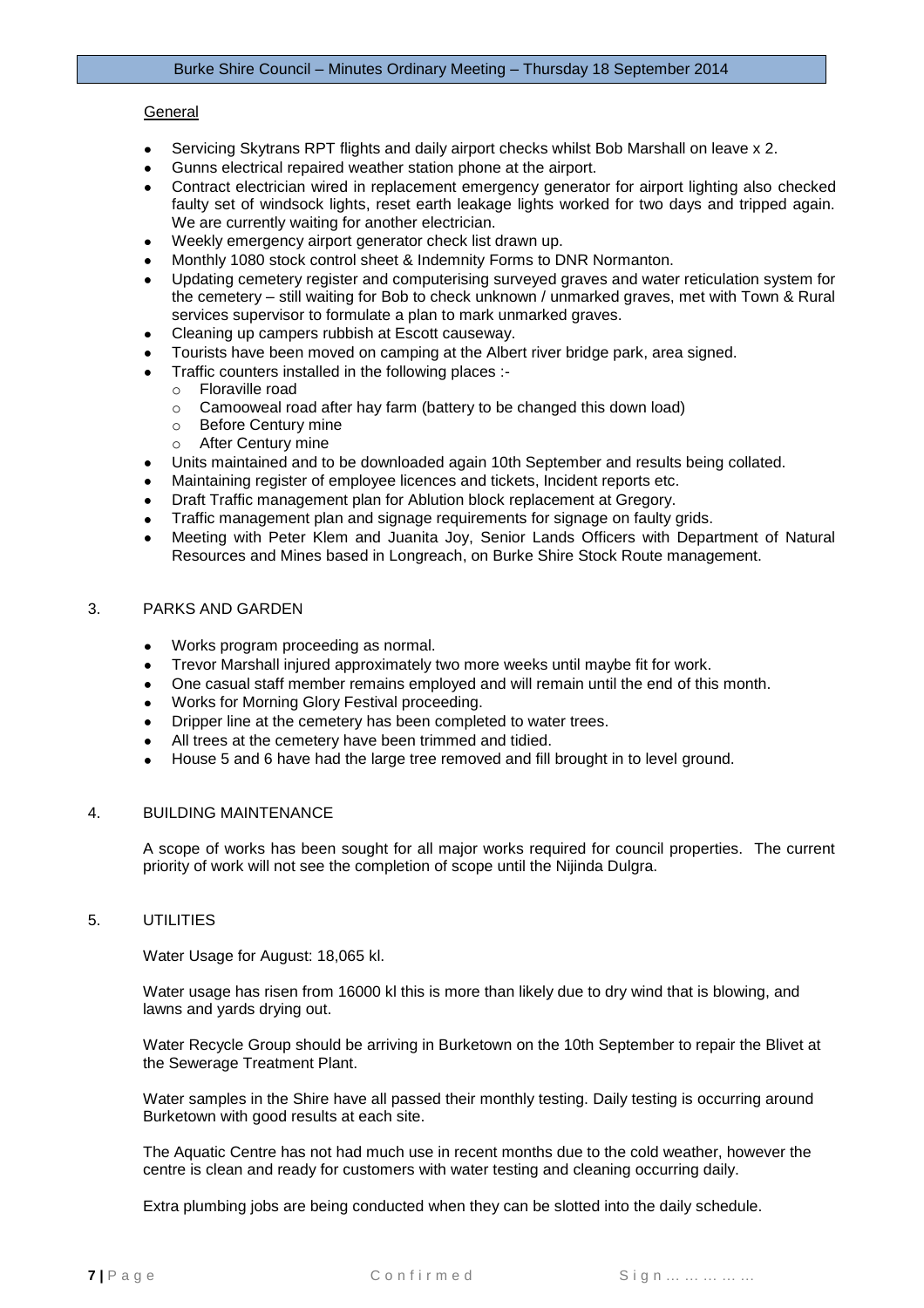WSO's training is ongoing, waiting for time to complete assessments. Need signatures and photographic evidence to prove that the works are completed to standard.

Jayden Douglas is working well and learning on the job skills, this has been witnessed by David Marshall and Jarrod Campbell.

The Utilities Services Manager has been absent for the past couple of weeks due to a family emergency. He is expected to return to work prior to the 12th of Sep.

#### 6. OFFICER'S RECOMMENDATION

Council notes the contents of the Works Manager September 2014 report.

#### **07.01.01 Works and Services Monthly Update Report**

**Council notes the contents of the Works Manager September 2014 report.**

| Moved:    | <b>Cr Duff</b>    |
|-----------|-------------------|
| Seconded: | <b>Cr Forshaw</b> |

**Carried 02.140918 3/0**

# Attendance

Cr Murray entered the meeting at 9.48am. Chris Rohan left the meeting from 9.54am to 9.57am.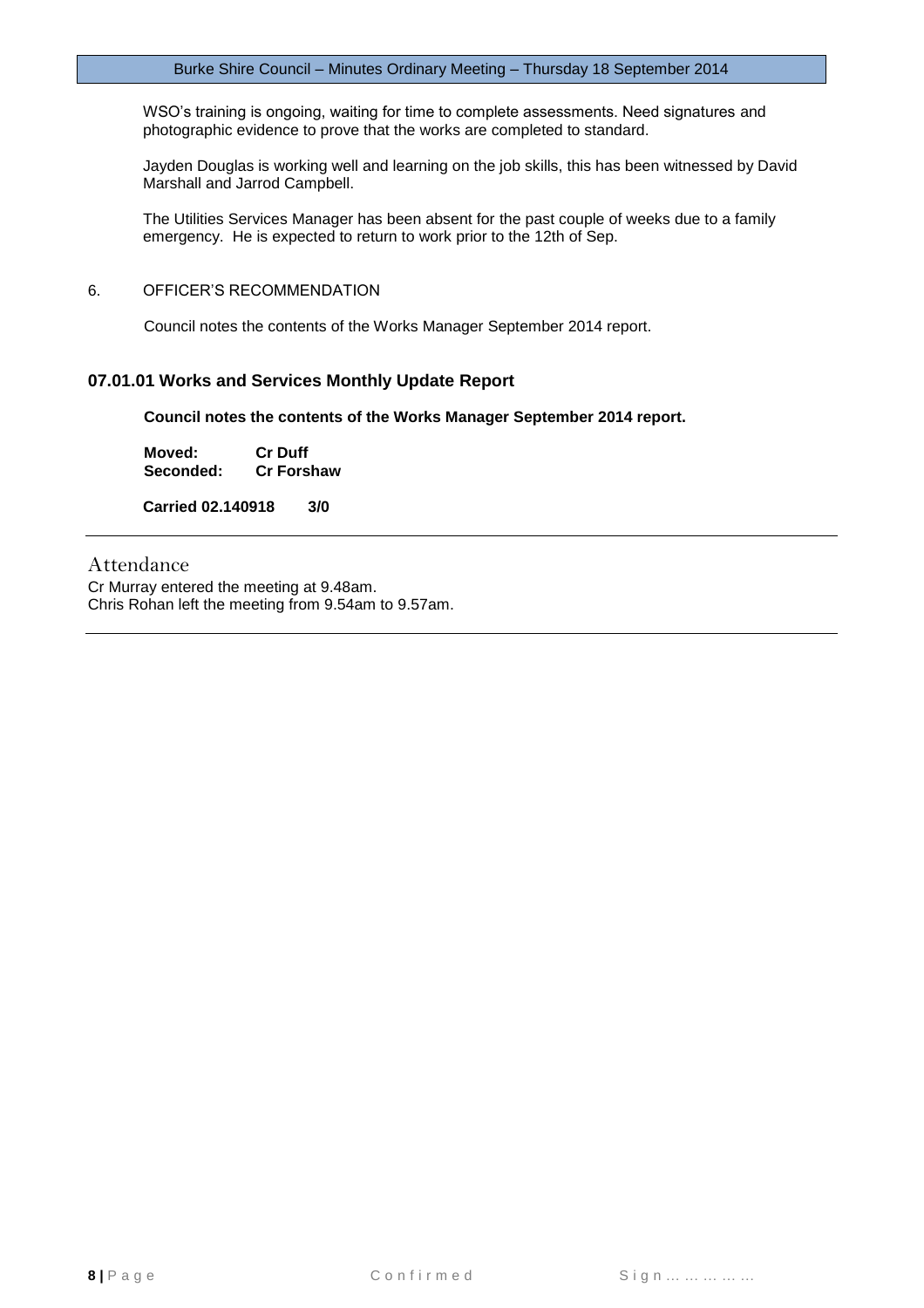#### <span id="page-8-0"></span>07.02.01 Workshop and Fleet Report

| DEPARTMENT:                 | Work Shop and Fleet                                |
|-----------------------------|----------------------------------------------------|
| <b>RESPONSIBLE OFFICER:</b> | Brett Harris Work Shop and Fleet Manager           |
| FILE NO:                    | Business Paper - Council Meeting 18 September 2014 |
| DATE:                       | 9 <sup>th</sup> September 2014                     |
| LINK TO COUNCIL PLAN/S:     | Works Program                                      |

#### 1. GENERAL SERVICING AND MAINTANENCE BEING THE MAIN WORK CARRIED OUT.

- Plant #20 Drum Roller
- Plant #457 10 Tonner
- Plant #426 Low loader
- Plant #469 Multi tyred roller
- Plant #474 Rosa bus
- Plant #479 Water truck
- Plant #480 Prime mover
- 
- Plant #485 Backhoe
- Plant #488 Job truck
- Plant #519 Jetpatcher
- Plant #522 140M grader
- Plant #523 140M grader
- Plant #530 Hilux
- Plant #531 SES Hilux
- Plant #534 Landcruiser
- Plant #535 Landcruiser
- Plant #536 Landcruiser
- Plant #537 Landcruiser
- Plant #539 Hilux dual cab
- Plant #544 Job truck
- Plant #544 Job truck
- Plant #545 Job truck
- Plant #548 Excavator
- Plant #550 Kluger
- Plant #561 Landcruiser Dual Cab  $\Rightarrow$  Plant #561 Landcruiser Dual Cab  $\Rightarrow$  70K service
- Plant Item Works Carried Out
	- 3,500 hr service
	- 130K service and windscreen
	- Tyres and brakes
	- Air leaks
	- Tyres and windscreen
	- 150K service, A/C
	- Diff studs
	- Tyres
	- Tyres, A/C
	- Conveyor belt
	- 3,500 hr service
	- Blade slide wear pads and circle adjust
	- 50K service and battery
	- 10K service and battery
	- 60K service and rear tyres
	- Battery
	- Battery
	- Battery
	- 25K service
	- 50K service
	-
	- $\Rightarrow$  22K service
		-

Extras by workshop staff -

Pensioner gate, tennis court lights still, airport genset

#### 2. TENDER UPDATE

2014-15 Budget

- New rubbish truck with compactor- ordered- expect delivery late September.  $\bullet$  .
- WM's replacement Hilux- Delivered and inducted
- #535- Holding for now- Road crew may require for Doom West Job
- Pad foot roller- specifications pending
- Loader- specs pending
- RMPC ute- specs pending  $\bullet$

#### 3. OFFICER'S RECOMMENDATION

Council notes the contents of the Work Shop and Fleet Manager's September 2014 report.

- Tyres Turbo
	- A/C belt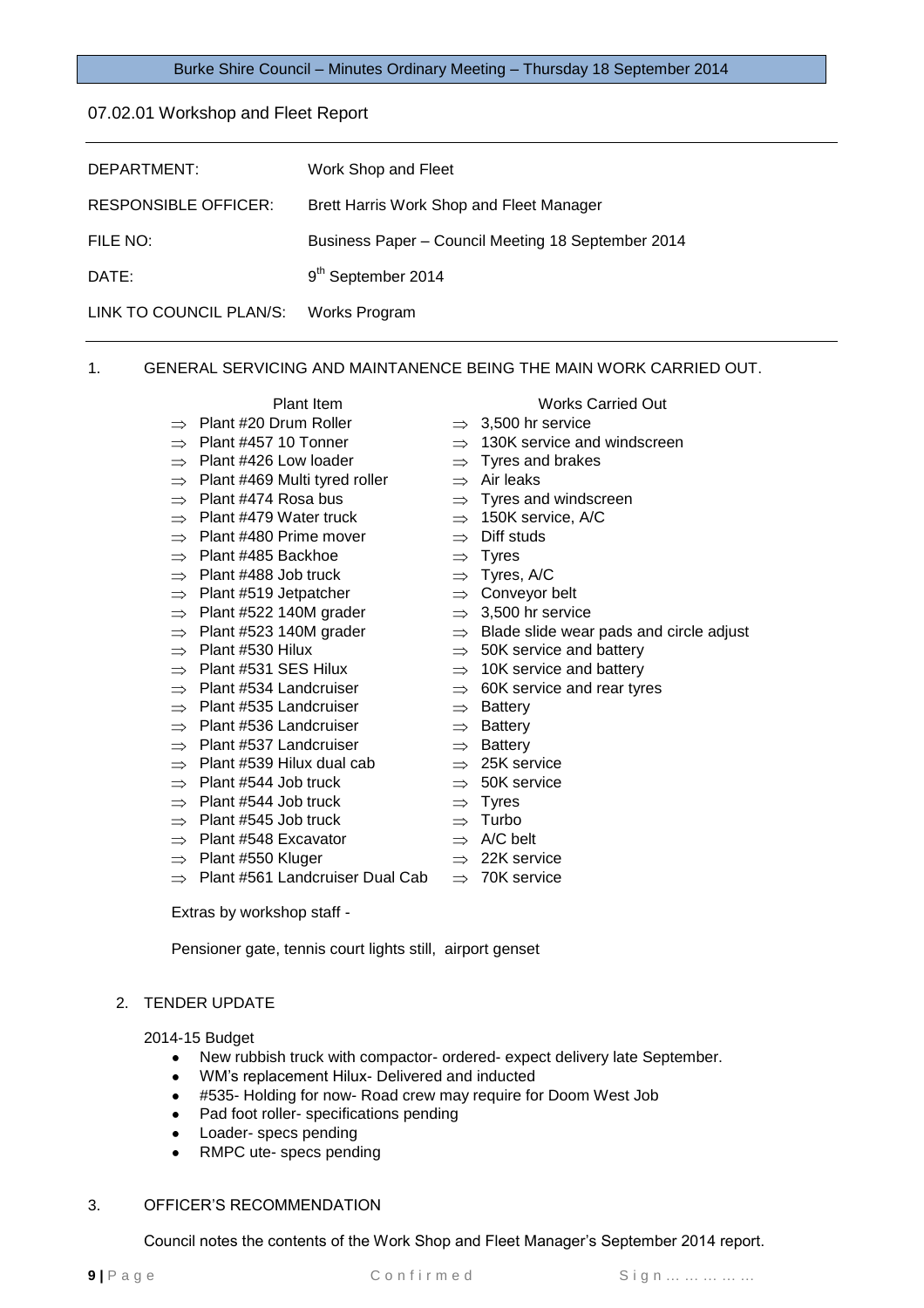# **07.02.01 Workshop and Fleet Report**

**Council notes the contents of the Work Shop and Fleet Manager's September 2014 report.**

**Moved: Cr Camp Seconded: Carried 03.140918 4/0**

Attendance

Brett Harris left the meeting at 9.58am. Cr Murray left the meeting from 10.11am to 10.12am.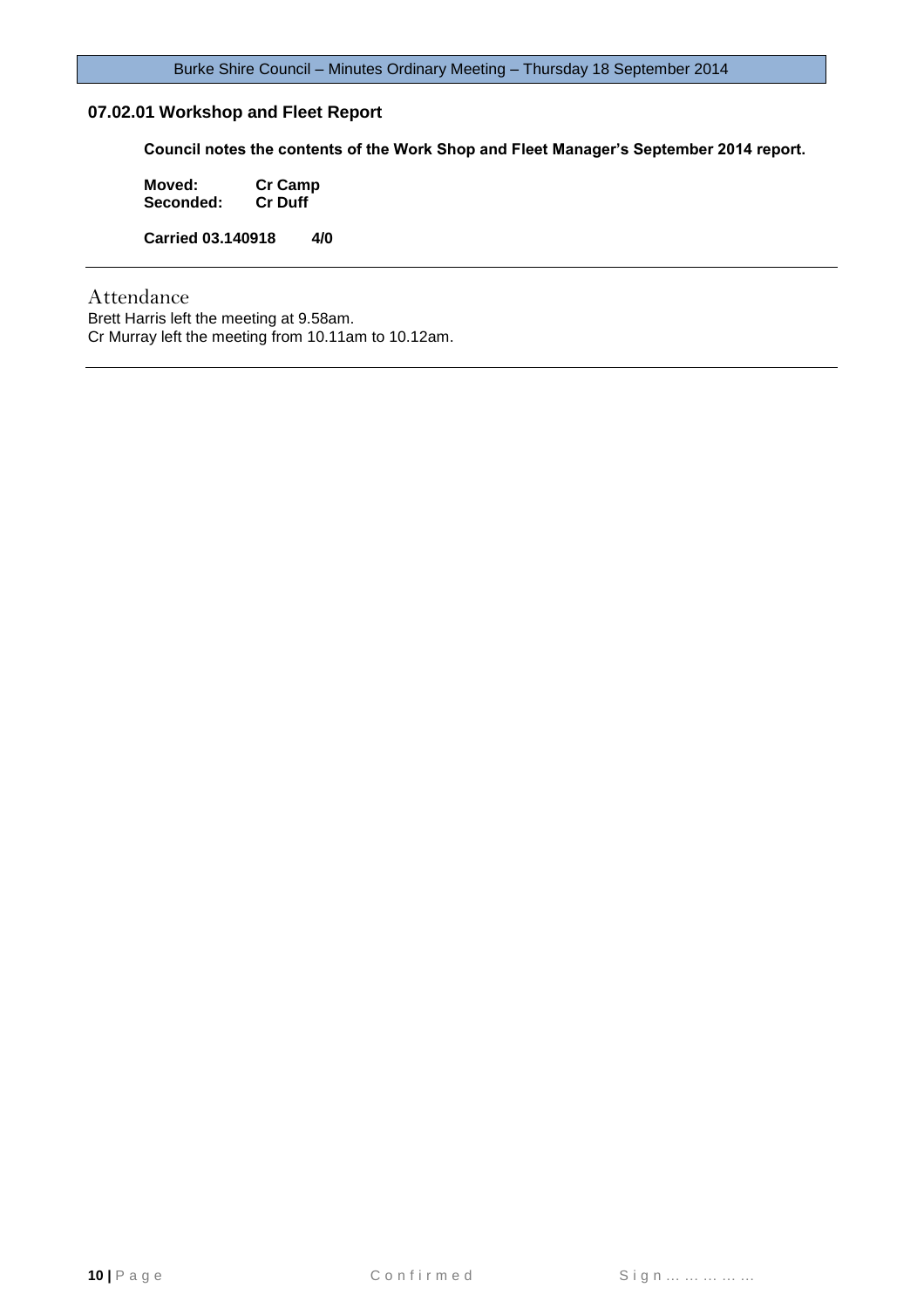#### <span id="page-10-0"></span>07.03.01 Executive Officer Monthly Report

| DEPARTMENT:                 | Corporate and Community Services   |
|-----------------------------|------------------------------------|
| <b>RESPONSIBLE OFFICER:</b> | Jenny Williams; Executive Officer  |
| FILE NO:                    | Business Paper - 18 September 2014 |
| DATE:                       | 3rd September 2014                 |
| LINK TO COUNCIL PLAN/S:     | Operational Plan (One year)        |

#### 1. EVENTS CO-ORDINATOR

#### Past Events

#### SENIORS WEEK

Burketown Seniors Week was celebrated with two main events throughout the week 18 – 22 August 2014.

- Bingo was sponsored and held at the Burketown Pub. Over 20 people enjoyed Bingo with most winning prizes and lunch donated by Burketown Pub.
- A Musical day with Wayne Sullivan was held involving the children of Burke Shire participating in a day of making their own instruments and playing to a group of seniors over lunch with their instruments. A great afternoon was had by all.

#### Upcoming Events

# BURKE SHIRE PHOTO COMPETITION

- Theme "wildlife & heritage" has been chosen
- Disposable cameras have been purchased for children in the Burke Shire including SOTA
- Promotional material has been distributed throughout the Burke Shire.
- To be judged at the Morning Glory Festival. Judges still need to be finalised.

#### RECOGNISE THIS

- A BBQ will be held in the Morning Glory Park on September 9<sup>th</sup>.
- Promotional material has been distributed for the BBQ.
- Council will host a BBQ in the Morning Glory Park.

#### MORNING GLORY FESTIVAL ACTIVITIES UNDERTAKEN

- Marketing has started for the Morning Glory Festival with it now being featured on TV, Radio & Print mediums.
- All live music is now confirmed for the festival in the Park
- A road closure application has been submitted for the closure of Musgrave Street between the Burketown Pub and the Morning Glory Park
- A liquor licence has been submitted by Burketown Pub. This has been supported by Council.
- MMG has sponsored the Morning Glory Festival with in-kind flights from Townsville for 8 band members and includes overnight accommodation at Century the night prior to leaving.
- Skytrans have sponsored the Morning Glory Festival with 5 taxes only flights return from Cairns and 10 flights at \$189.00 each way. This support has been priceless to the event.
- CLCAC will be hosting their 30 Year anniversary display in the Visitor Information Centre
- CLCAC will be hosting ranger tours during the Morning Glory Festival
- A digital photographic display I currently being organised to showcase photos of the morning glory cloud
- Flags have been ordered to place around the park and outside the council office.

#### BURKE SHIRE TIDY YARD COMPETITION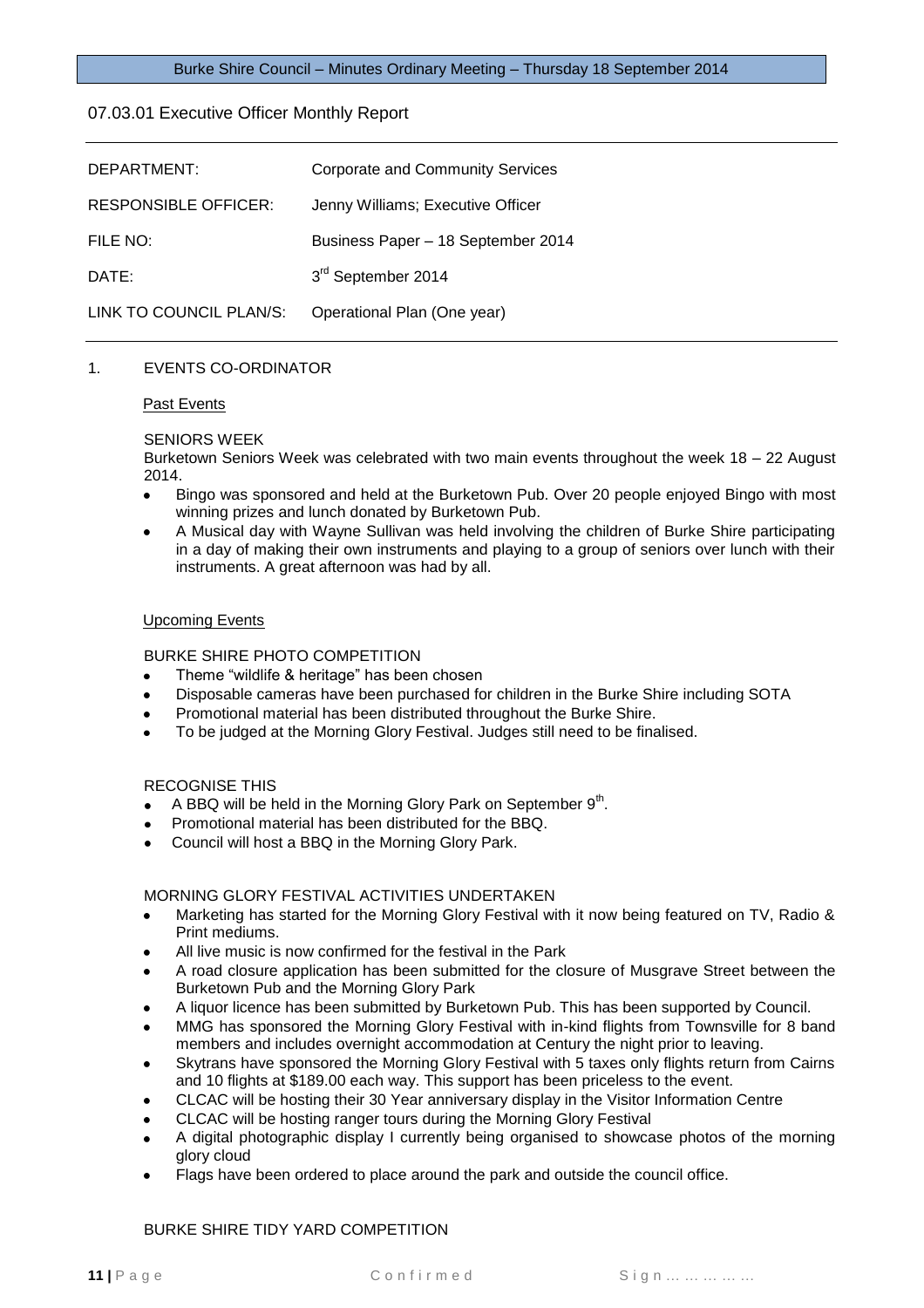- Dates need to be set for the Burke Shire Tidy Yard Competition
- Promotional material to be distributed throughout the shire

#### Other Activities Planned

- Explore options for activities around Anti-Poverty Week (17 October)
- Remembrance Day Planning
- Young Ambassador donations
- Dux graduation for State School
- Christmas activities Planning

#### RADF

- RADF funding announced with Burke Shire receiving an additional \$1,300.00
- RADF future funding projects need to be scoped 'History of Burke Shire"

#### 2. LIBRARY

The Library has become a busier space since the Information Centre has been closed for renovations. Tourist numbers seem to have slowed down in the last week.

#### 3. ACCOMMODATION

Council currently has nine people on the waiting list looking for accommodation, five of these are Council staff (three of which are in Council units) and four are members of the public. Council Unit 2/172 Musgrave Street is now empty and ready for allocation.

| <b>Council Staff Applications</b>                                       |        |
|-------------------------------------------------------------------------|--------|
| <b>House Applications</b>                                               | 4      |
| <b>Unit Applications</b>                                                | 1      |
| General Public<br><b>House Applications</b><br><b>Unit Applications</b> | 2<br>3 |

4. PROMOTION

#### Social Media

Burke Shire Council Facebook page currently has 207 likes; see attached schedule for more information.

Tourist Information Booklet

- Councillors and Staff have been requested to submit suggestion for changes of booklet
- A schedule has been completed to ensure new booklets arrive in time for Morning Glory Festival
- All changes and proofing have now been made, the brochure has been designed and sent to print.
- Advertising opportunities 6 companies have taken up the opportunity to advertise. This will reduce the cost of the brochure by \$2,400.00

#### Newsletter

- Collating of information for the September Burke Shire newsletter
- Design of the Newsletter has been completed and this has been sent to print.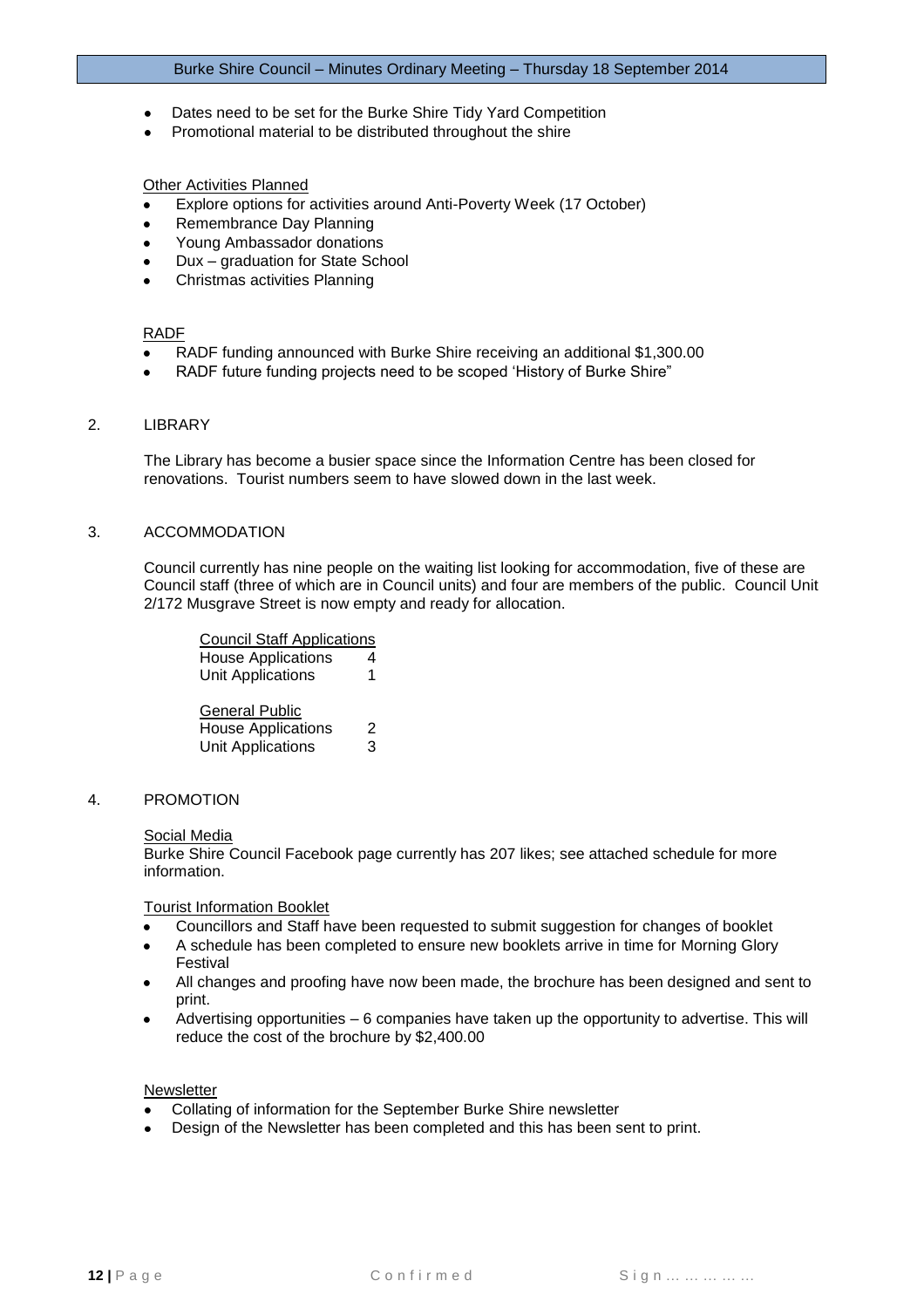#### 5. DEVELOPMENT APPLICATIONS

Full list of Development Applications attached. GMA Certification will be visiting soon to complete inspections and help finalise the older applications.

New Applications 2014

- 14-01 Lot 203 & 204 Bowen Street New Construction of Accommodation Cabins
- 14-02 Lot 116 Truganini Road Demolition of Burketown Health Clinic COMPLETED
- 14-03 Lot 567 Gregory Street New Dwelling
- 14-04 RP855145 Wills Developmental Road- Accommodation Building, Function Hall and new deck and amenities block

#### 6. ENVIRONMENTAL HEALTH SERVICES

All food businesses in the Shire are currently licensed.

7. HOME AND COMMUNITY CARE (Pam deJoux)

CBDC Clients: 5 Social Support Clients: 3

- $\triangleright$  We started back with Centre Based Day Care on 29<sup>th</sup> July Gregory on Thursday 31<sup>st</sup>.
- $\triangleright$  We have lost two of our clients due to medical problems.<br>  $\triangleright$  The clients at Laura Johnson Aged Care Home were plear
- The clients at Laura Johnson Aged Care Home were pleased with the knitted /crochet knee blankets along with the domino's that George and Lenny made for the Dementia Ward.
- $\triangleright$  Seniors Week went well with a full week of activities; we started off the week with an enjoyable night of Musical entertainment/three course meal. Monday was a fun morning of Bingo along with prizes and a light luncheon which was escorted in by bagpipes. Wayne & Dennis again entertained the seniors with their music. The week ended with a Musical Workshop, lunch and entertainment with seniors, school children and community members.
- $\triangleright$  It is planned to revamp the gardens. Our roses are doing well and are putting on a show.
- $\triangleright$  A "Side walk" sale with items left over from our last Trash & Treasure is being sold outside the Art & Craft shop on Saturdays for those that are interested. The HACC ladies will be managing it when possible.
- $\triangleright$  On Thursday, 4<sup>th</sup> September we will be going out to Mellish Park to celebrate Eileen's 97<sup>th</sup> birthday with a luncheon "station style".

# 8. INFORMATION TECHNOLOGY

#### Managed Services Upgrade

Council is currently in testing mode for the next couple of weeks. GO-LIVE 29/9/14.

#### Recordkeeping

New processes are working well. See attached report from CorpMem showing the increase in file capture along with an increase in Staff completing their own filing.

9. CONFERENCES/TRAINING

September 2014 - Nil

#### 10. OFFICER'S RECOMMENDATION

That Council notes the contents of the Executive Officer September 2014 Monthly Report.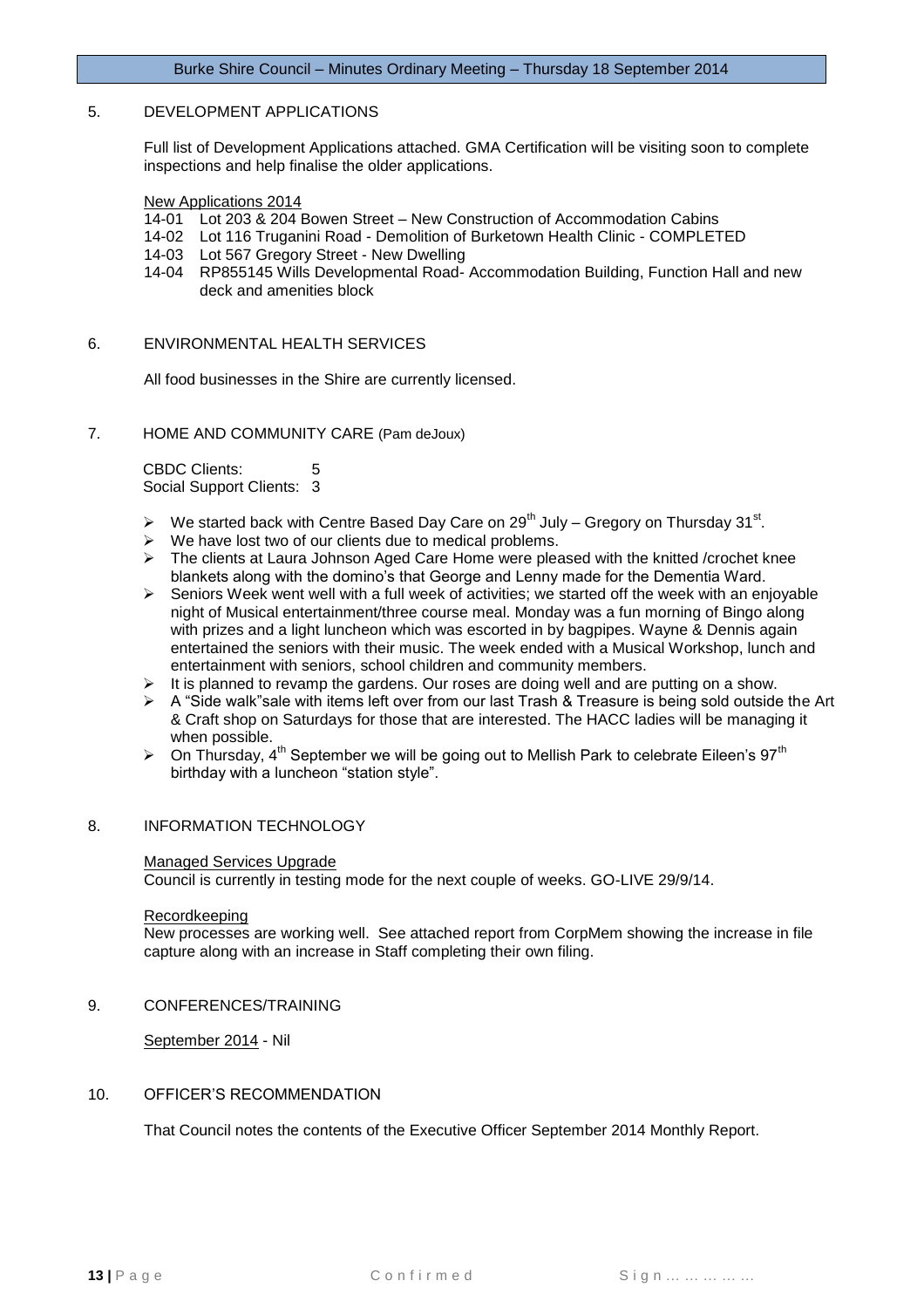# **07.03.01 Executive Officer Monthly Report**

**That Council notes the contents of the Executive Officer September 2014 Monthly Report.**

**Moved: Cr Forshaw Seconded:** 

**Carried 04.140918 4/0**

# Adjournment

That Council adjourned the meeting from 10.23am to 10.41am for Morning Tea.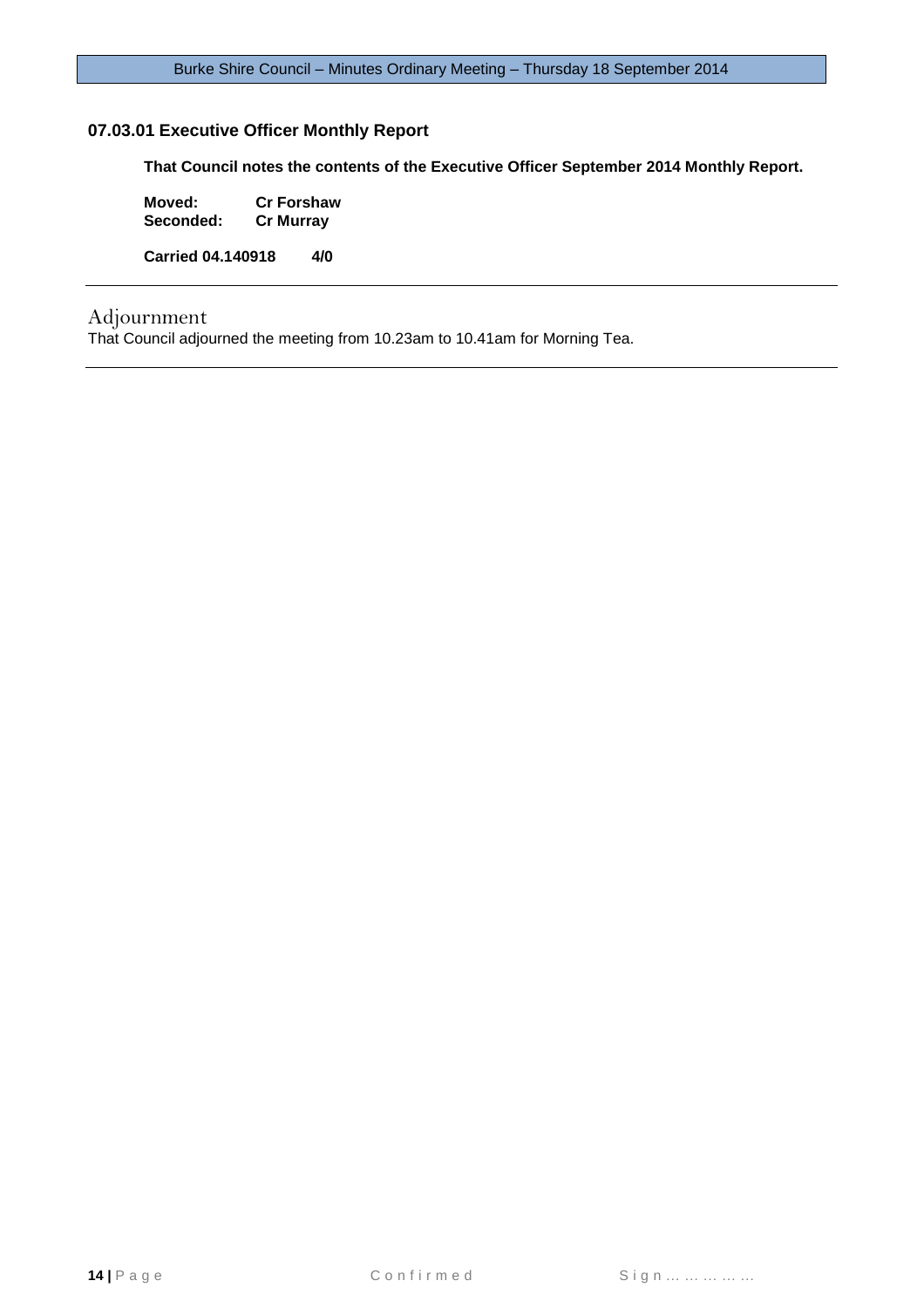#### <span id="page-14-0"></span>07.03.02 Donation Request – Gregory Branch Mini School

| DEPARTMENT:                 | Corporate and Community Services  |
|-----------------------------|-----------------------------------|
| <b>RESPONSIBLE OFFICER:</b> | Jenny Williams; Executive Officer |
| FILE NO:                    | Donation Requests 2014/15         |
| DATE:                       | 3rd September 2014                |
| LINK TO COUNCIL PLAN/S:     | <b>Operational Plan</b>           |

#### 1. PURPOSE (Executive Summary)

To provide information to Council regarding a donation request received from Kylie Tait for the Gregory Branch Mini School.

#### 2. BACKGROUND & PREVIOUS COUNCIL CONSIDERATION

The Gregory Branch Mini School through SOTA received \$213.33 worth of in-kind donations from Council in 2013/14 financial year.

#### 3. PROPOSAL

Kylie Tait is requesting for support in a cash donation of \$900.00 from Council to assist with Gregory Branch Mini School and in-kind support in Rubbish Collection and Fuel for the generator.

#### Project Summary

*The group meets only once a year and is not big enough to form a committee. It is run by a group of volunteering mothers, there is a meeting each camp to nominate the next years coordinator, who then is in charge of organise the following years mini school. The Mini School has been held for many years. There are currently 12 members.*

*The Gregory Mini School is held for four days every September to allow the shires children who attend school of the air to participate in a classroom environment with their school teachers and class mates in person, due to the remote location of these children's properties they will only get to do this once a year so it is of great importance that these children have the opportunity to attend.*

*The Mini School will be held in Gregory on the 6th and 7th September at the Gregory Hall. It will greatly benefit the families within the Burke Shire who live on properties. All local property families with children who attend SOTA will participate in the project.*

*Councils support will be recognized and acknowledged in announcements on air during school notices that are broadcast throughout north QLD.*

*Each family makes a small cash donation towards the coming years mini school.*

 $\theta$ 

#### Total project cost

|                                 | JЭ    |
|---------------------------------|-------|
| Own cash contribution           | 1 500 |
| Own in-kind contribution        | 1 200 |
| Other funding sources           | 350   |
| <b>Council Donation Request</b> | 600   |
| <b>Total project cost</b>       | 3650  |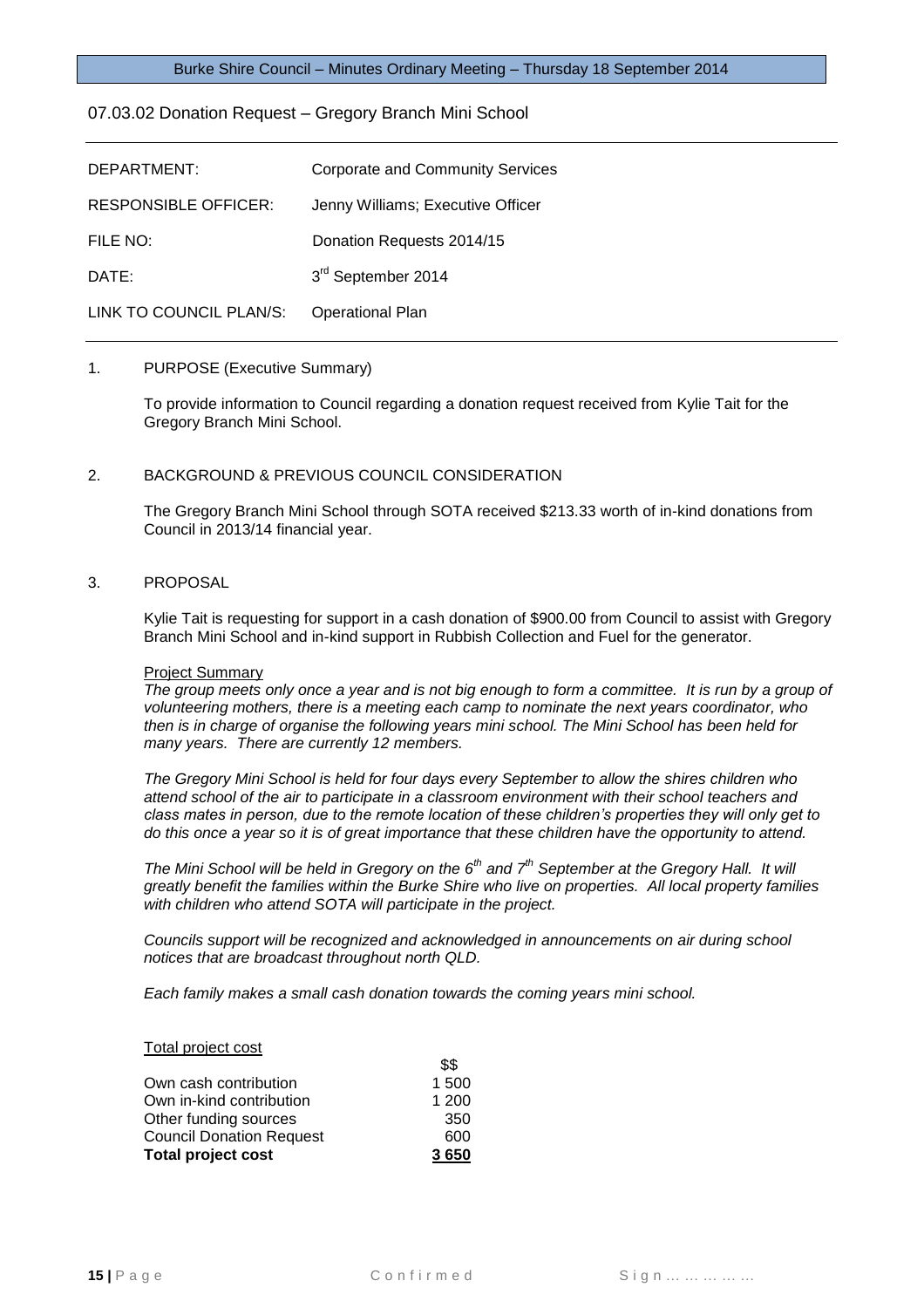# 4. OFFICER'S RECOMMENDATION

That Council approves the following donations for Kylie Tait:-

- 1. A cash donation of \$900; and
- 2. In-kind support for:
	- a. Rubbish Collection
		- b. Fuel for the Gregory Hall Generator

#### **07.03.02 Donation Request – Gregory Branch Mini School**

**That Council approves the following donations for Kylie Tait to hold the mini school in Gregory on the 7 to 12th September with In-kind support for Rubbish Collection. Fuel was already sponsored by SOTA.**

**Moved: Cr Camp Seconded:** 

**Carried 05.140918 4/0**

#### Attendance

Megan McGill entered the meeting at 10.51am.

# <span id="page-15-0"></span>15. Deputations and presentation scheduled for meeting

#### <span id="page-15-1"></span>**15.01 Morning Glory Festival Update**

#### **Megan McGill provided Council with an update in relation to the Morning Glory Festival.**

Attendance Megan McGill left the meeting at 11.07am. Cr Paul Poole entered the meeting at 11.10am.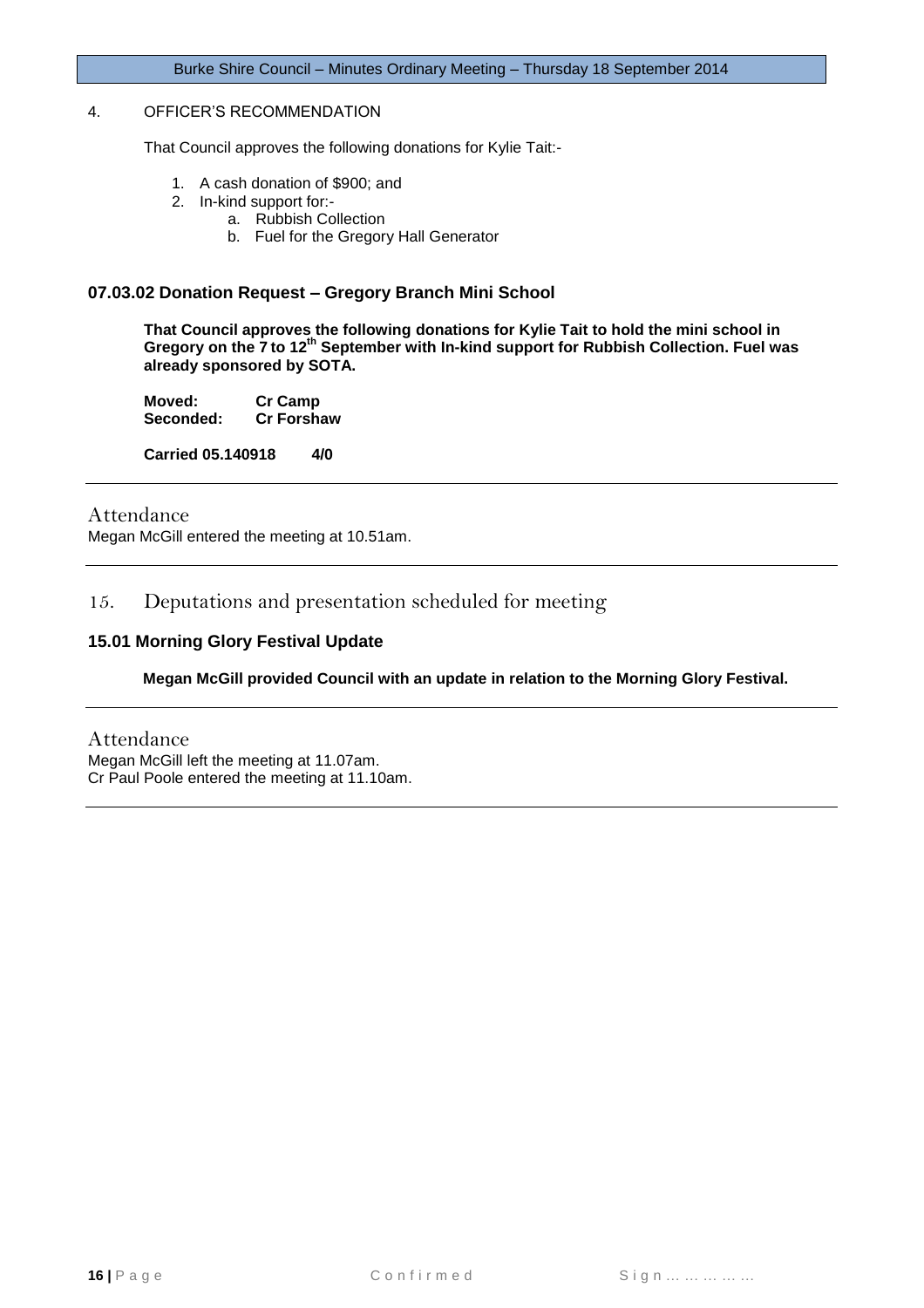# <span id="page-16-0"></span>07. Executive Management Team Reports

<span id="page-16-1"></span>07.03.03 Recordkeeping Compliance

| DEPARTMENT:                 | Corporate and Community Services  |
|-----------------------------|-----------------------------------|
| <b>RESPONSIBLE OFFICER:</b> | Jenny Williams; Executive Officer |
| FILE NO:                    | Recordkeeping                     |
| DATE:                       | 4 <sup>th</sup> August 2014       |
| LINK TO COUNCIL PLAN/S:     | Public Records Act 2002           |

#### 1. PURPOSE (Executive Summary)

The purpose of this project is to continue to improve temporary and permanent storage and the management of current and future hard copy record collections. In particular, focus is given to processing the disposal of hard copy records in order to address the problem of diminishing available archive or secondary storage capacity at Burke Shire Council.

#### 2. BACKGROUND & PREVIOUS COUNCIL CONSIDERATION

Refer to report attached Proposal and Burke Shire Council Archival Storage Report.

#### May 2012 Visit

Based on calculations performed in May 2012 there was only nine percent capacity remaining in the storage room. It was anticipated that storage would run out around January 2014. This was the case; the storage area was full and overflowing by January 2014.

This original project proposal was focused on internal staff from BSC managed records continuum for BSC on an ongoing basis. On 25 November 2013 Council advised CorpMem that BSC will be outsourcing Records management to them. Some components of the original project were removed from the original plan.

#### June 2014 Visit

CorpMem staff attended the council office between 2nd June to the 13th June 2014 to undertake the processing of pre-InfoVision hardcopy files. Half a day on the  $12<sup>th</sup>$  June 2014 was spent mapping documents between the electronic and physical stores. A satisfactory result was achieved with over 70% of documents being accurately mapped. This information was used to finalise the BCS Hard Copy Records Rule and finish development on the box number update routine. After the backup had completed on 19th June 2014 the update routine was executed and 3795 documents were updated with the box number in which the hardcopy was stored. Validation tests revealed that all and only all records expected to be updated during the execution of the update routine were modified.

During this time CorpMem spent a total of 256 hours processing pre-InfoVision hardcopy records. The cost of 86 of those hours was absorbed by CorpMem Business Solutions so that costs were not passed on to council.

This has resulted in council no longer incurring costs for the storage and maintenance of 604 files and 703 files are now discoverable and managed in the InfoXpert EDRMS.

#### 3. PROPOSAL

CorpMem Business Solutions will provide three consultants to appraise and register remainder of files. The files will be processed in an order of priority as directed by BSC.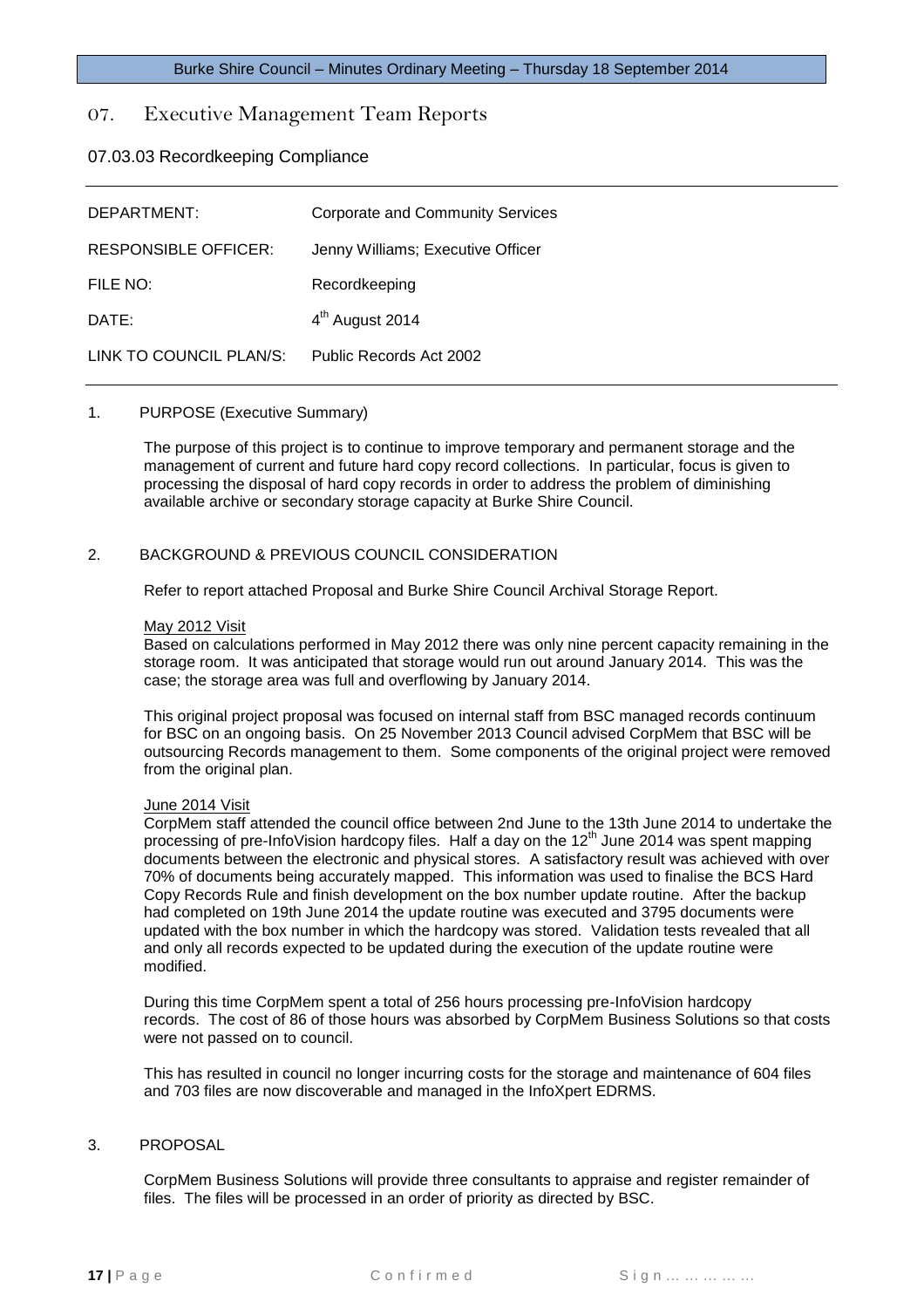#### **Benefits**

- Available space in the archival storage facility maximized.  $\bullet$
- Boxes in the archival storage facility organised in an intuitive and logical order.  $\bullet$
- Workplace health and safety risks in the archival storage facility mitigated.
- The area outside the archival storage facility free up for use as a records processing area.
- All files not currently registered into InfoXpert will become discoverable by the organisation.
- The risk and liability caused by the retention of records that have no longer any value to the organisation removed.
- The cost of storing records that have no longer any value to the organisation removed.
- Records registered into InfoXpert will have a calculable management cost.

#### 4. OFFICER'S RECOMMENDATION

That Council approves the expenditure of up to \$40,000 to engage CorpMem Business Solutions to continue to improve temporary and permanent storage and the management of current and future hard copy record collections.

#### **07.03.03 Recordkeeping Compliance**

**That Council approves the expenditure of up to \$40,000 to engage CorpMem Business Solutions to continue to improve temporary and permanent storage and the management of current and future hard copy record collections.**

**Moved: Cr Forshaw Seconded: Cr Murray Carried 06.140918 5/0**

#### Attendance

Cr Murray left the meeting from 11.48am to 11.50am.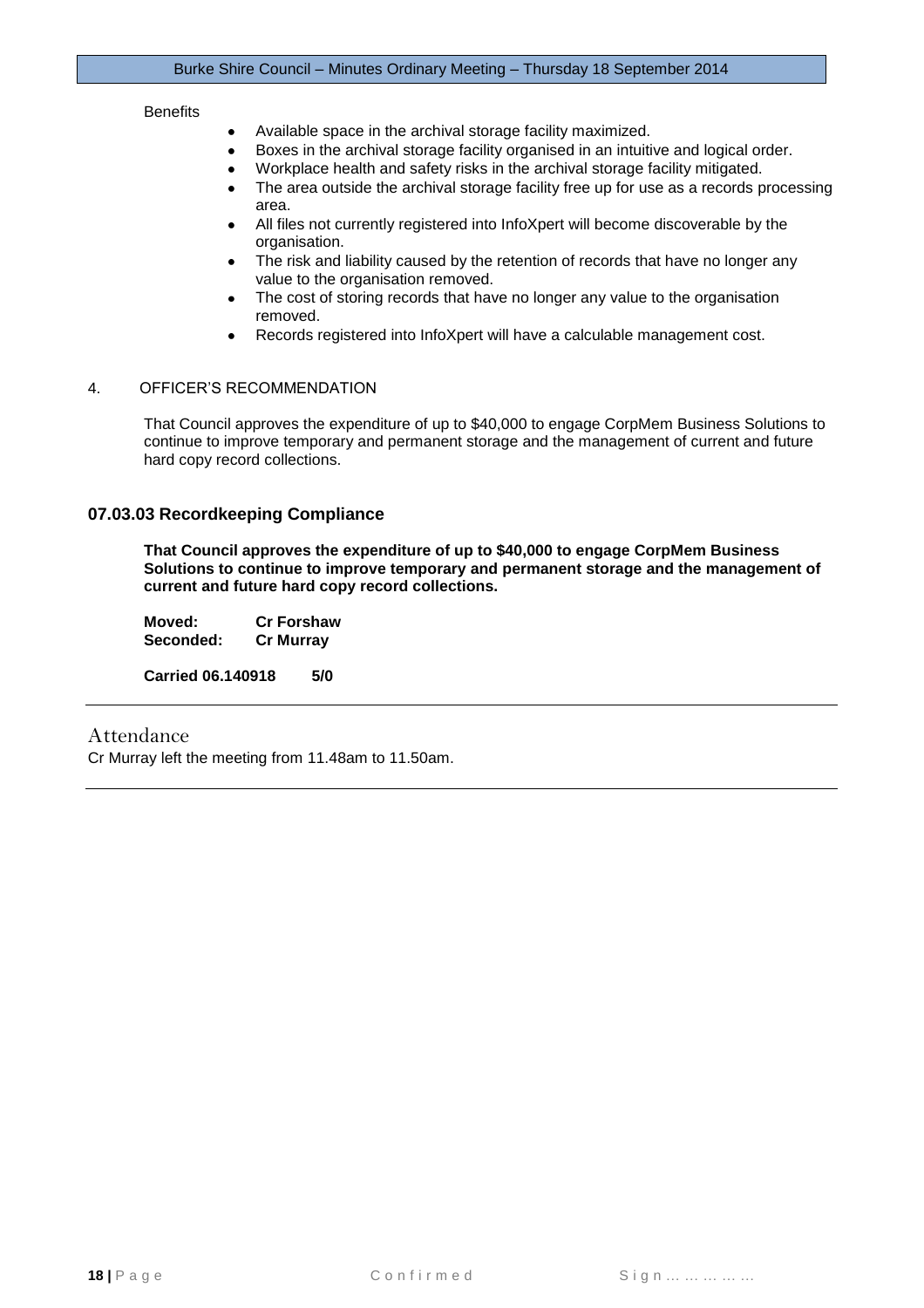#### <span id="page-18-0"></span>07.04.01 Finance Monthly Update Report – for the month of August

| DEPARTMENT:          | Finance Department              |
|----------------------|---------------------------------|
| RESPONSIBLE OFFICER: | Simba Chimpaka; Finance Manager |
| FILE NO:             | Finance Monthly Update Report   |
| DATE:                | 18.09.2014                      |

## 1. STATEMENT OF COMPREHENSIVE INCOME

*Supporting documentation: Revenue and Expenditure Report* 

Recurrent Revenue – Net Recurrent Revenue increased by \$768,700. This represents an overall 48% increase in recurrent revenues from the last reporting period. Revenue increases pertain to the following receipts: Financial Assistance Grant (General Purpose Funding) - \$612,000 (First Quarter Instalment) Financial Assistance Grant (Roads) - \$60,000 (First Quarter Instalment) Rental income - \$9,700 Investment Interest - \$38,000 Fees & Charges - \$6,500

Capital Revenue **–** Capital revenues increased by 23%. The increase relates to Capital revenue received for the upgrade of the Water Treatment Plant.

#### Recurrent Expenditure

Year to date recurrent expenditure (Employee Benefits & Materials and services) increased to \$1,168,458 consistent with forecast.

#### Net Operating Surplus

Year to date net operating surplus was \$1,246,161. The net operating surplus has decreased by \$77,144 from the last reporting period.

#### 2. STATEMENT OF FINANCIAL POSITION

*Supporting documentation: Statement of Financial Position* 

#### Current Assets

|                                     | <b>Balance</b><br>31 Jul | <b>Balance</b><br>31 Aug | Change     |
|-------------------------------------|--------------------------|--------------------------|------------|
| Cash & Cash<br>Equivalents          | 14,429,532               | 14,007,471               | $-422,061$ |
| Trade & Other<br><b>Receivables</b> | 2,060,624                | 2,026,352                | $-34,272$  |
| Inventories                         | 522,022                  | 300,077                  | $-221,945$ |
| <b>Other Financial Assets</b>       | 1,601,246                | 1,714,885                | 113,639    |
| <b>Total Current Assets</b>         | 18,613,424               | 18,048,785               |            |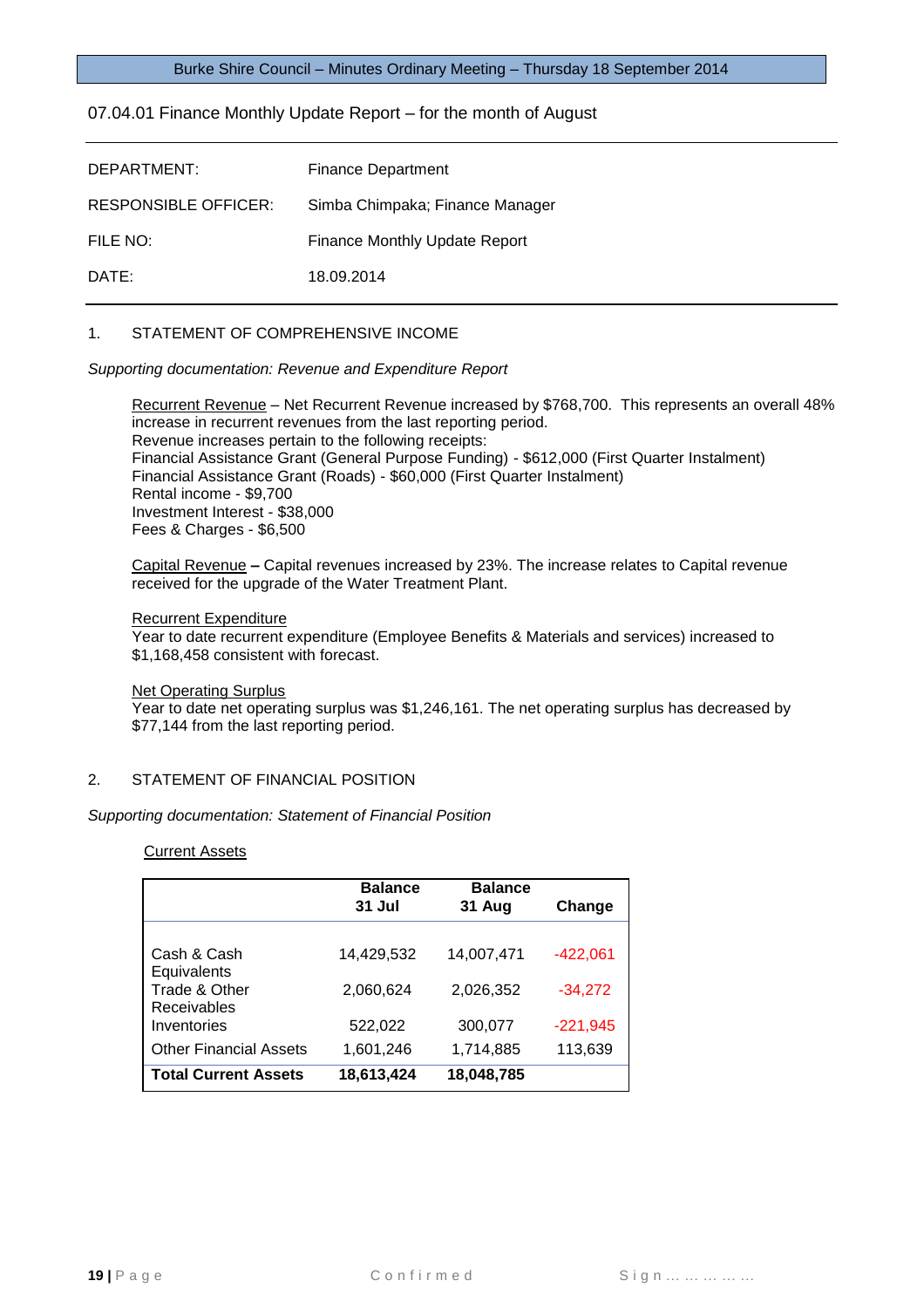#### Non-Current Assets

Property Plant & Equipment increased by \$36,020. Previously written off Rav 4 was replaced through Councils insurance and subsequently added onto the Asset register.

Note that Depreciation expense remains unchanged as depreciation has not been run for the month of August pending completion of the asset register update.

Capital works in Progress **-** Work in progress increased by \$664,071. Major expenditure incurred in Nijinda Durlga construction works.

The Following Capital Works Projects have been completed: House 5 Renovations Dome Shelter at the Water Treatment Plant TIDS –Doomadgee West Road seal Water Treatment Plant Tank Upgrade

#### Ongoing Capital works

| <b>Description</b>                 | Percentage<br><b>Completion</b> | <b>Year to Date</b><br>Costs |
|------------------------------------|---------------------------------|------------------------------|
| Nijinda Durlga                     | 90%                             | 2,760,874                    |
| <b>Gregory Ablution Facilities</b> | 60%                             | 85,000                       |
| Water Treatment Plant Upgrade      | 100%                            | 34.650                       |
| Total                              |                                 | 2,880,524                    |

#### Current Liabilities

Current Liabilities balance as at 31 August reported as \$196 629. This mainly relates to invoices not yet due for payment as at 31 August.

# 3. STATEMENT OF CASH FLOWS

Net cash flow from operating activities-

Cash receipts as indicated in the chart below mainly relate to FAG General Purpose and Roads Grant. Major payments relate to progress claims for the Nijinda Durlga works.

Overall Cash at the end of the reporting period sat at \$14,000,000

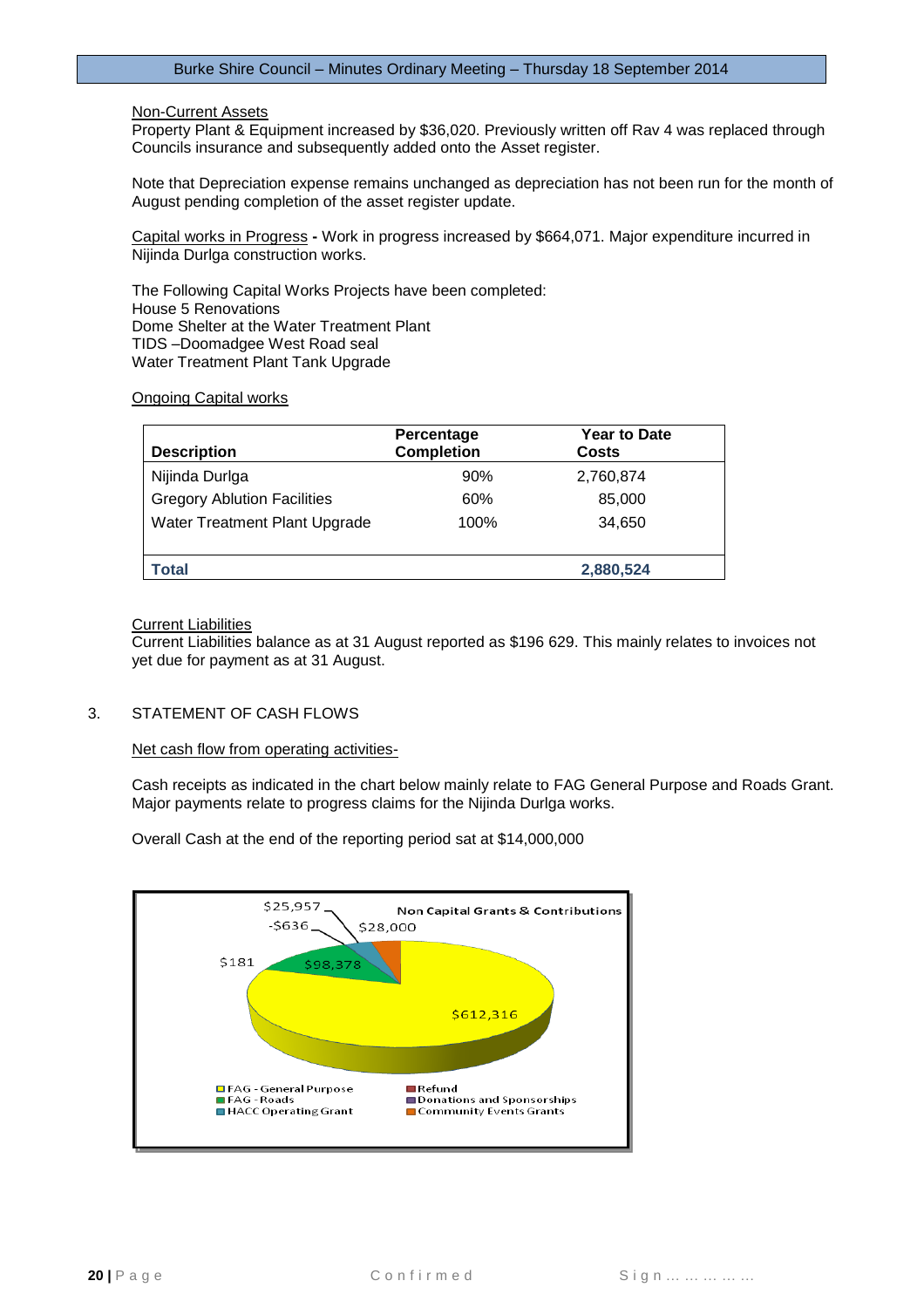#### 4. STRATEGIC FINANCIAL RATIOS

#### **Asset Ratios**

#### **Liquidity Ratio**:

This ratio indicates the ability of Council to meet its short-term obligations.

This ratio should exceed 1:1.

A ratio of 1:1 indicates the ability to pay all current liabilities, if necessary, from their cash and liquid financial assets.

Councils Liquidity ratio as at 31 August is 30:1 therefore council has substantial ability to meet its current liabilities.

#### **Working Capital:**

This ratio indicates the amount by which short term assets exceed short term obligations.

This ratio measures a firm's ability to pay off its current liabilities with current assets

Ideally working Capital ratio should be close to or above 2:1

Council's working capital ratio as at 31 August is 22:1 therefore Council can meet all of its current liabilities and still have positive working capital.

#### **Revenue Ratio**

This ratio reflects Councils dependence on general rate revenue as a percentage of total operating income.

Councils Revenue ratio as at 31 Aug was 72:1

#### 5. FINANCE MONTHLY UPDATE

BPay: Council has managed to set up BPay with Westpac Bank. BPay will enable council to effectively and accurately keep track of deposits and payments from rate payers and customers.

Staffing: Financial Accountant has commenced employment with Burke Shire Council.

Rolling Stock take: An inventory count was conducted at the end of the month. There were no significant variances in stock and inventory quantities.

Flood damage Submissions and Roads Program: Council is working closely with George Bourne Associates to complete flood damage acquittals and closeouts of NDRRA and Roads to Recovery projects. There is a significant amount of work to be carried out to complete this project.

Asset revaluation: The asset revaluation project is ongoing. George Bourne Associates are working closely with XY Mapping to complete the revaluations. There are several queries to be addressed in relation to the data provided. The queries raised may result in a delay in regards to anticipated completion date.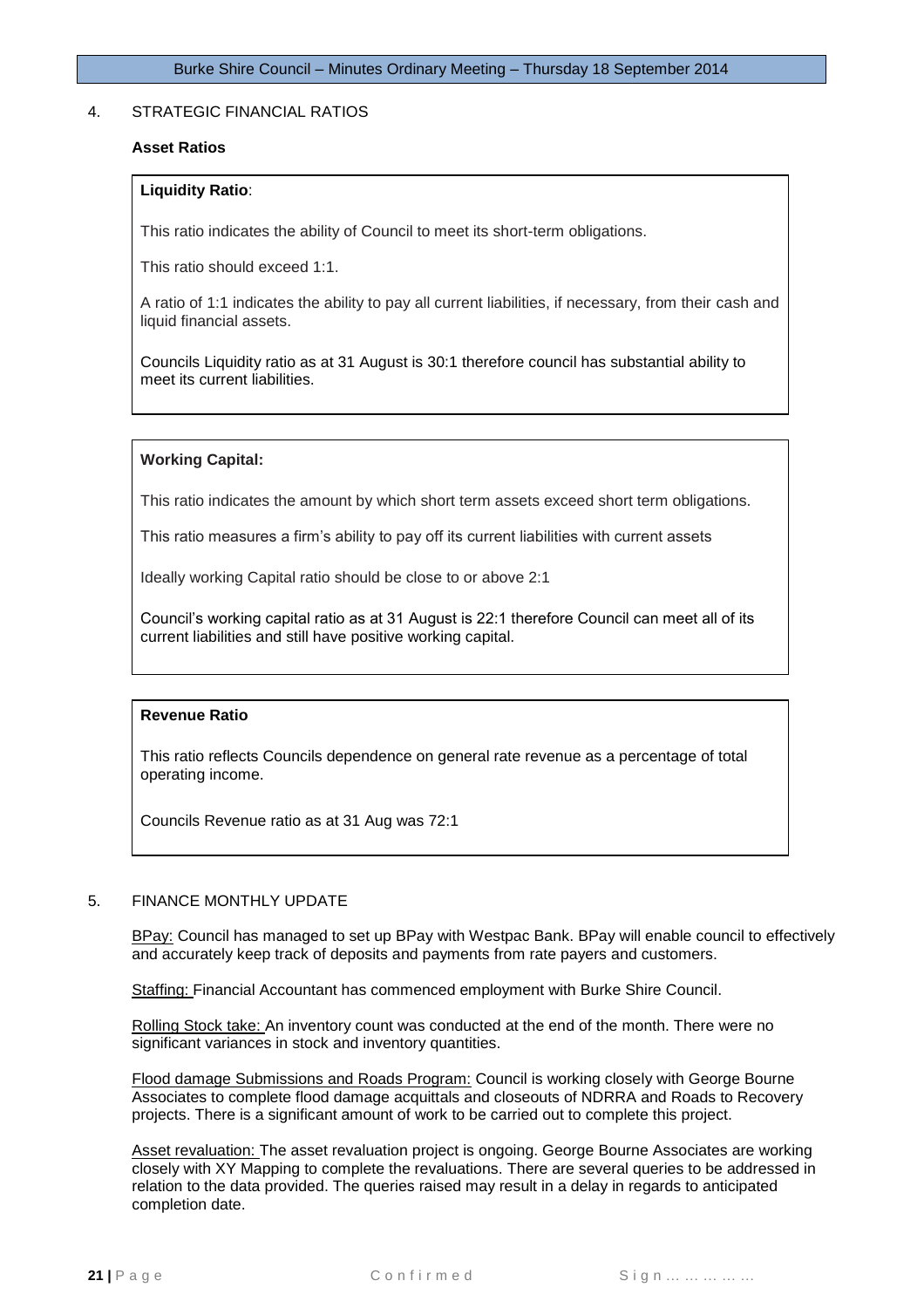Updating Procedures and Policies: Ongoing- Accounting Manual to be adopted, the manual contains several policies required to meet Local Government regulations. There are several other policies, plans and registers to be reviewed and updated including the Audit Committee Charter, Risk Register and Asset Management Plan these will be developed in conjunction with Crowe Howarth.

**Budget: Budget review to take place in October.** 

#### 5. OFFICER'S RECOMMENDATION

That Council notes the contents of the Finance Report August 2014.

# **07.04.01 Finance Monthly Update Report – for the month of August**

**That Council notes the contents of the Finance Report August 2014.**

**Moved: Cr Duff Cr Forshaw** 

**Carried 07.140918 5/0**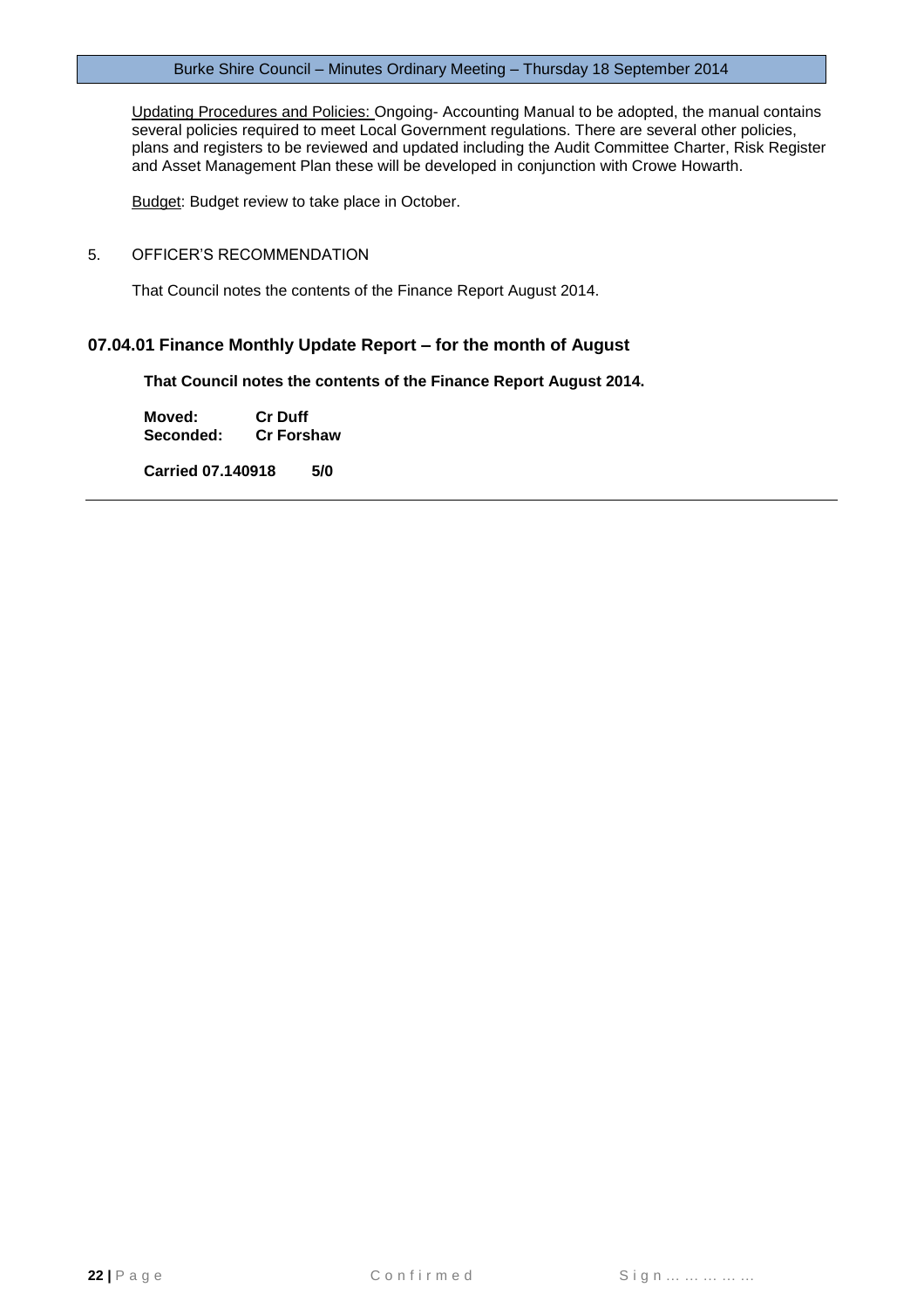<span id="page-22-0"></span>07.05.01 Water Usage Report

| DEPARTMENT:                 | Projects                                       |
|-----------------------------|------------------------------------------------|
| <b>RESPONSIBLE OFFICER:</b> | Nils Hay, Projects and Human Resources Manager |
| FILE REF:                   | <b>Business Paper - Water</b>                  |
| DATE:                       | 9 September 2014                               |
|                             |                                                |

LINK TO COUNCIL PLAN/S:

#### 1. PURPOSE (Executive Summary)

To update Council on water usage in Burke Shire since the introduction of the new water rating system.

#### 2. BACKGROUND & PREVIOUS COUNCIL CONSIDERATION

An update was sought at the August 2014 Ordinary Council Meeting.

#### 3. PROPOSAL

While it is difficult to offer comparison with FY13-14, as monthly water meter readings only commenced around May 2014, it is possible to report upon water usage for the 2014/15 Financial Year, since the introduction of meter-based water rates.

As at 01/09/2014:

- 20 properties had used more than 50% of their 900kL annual water allocation (see table overleaf):
	- $\circ$  Five were commercially owned, and as such higher than average use would be expected
	- o One was a community in Gregory, which comprises multiple residences
	- o Four were parks/reserves
	- o Eight were residences
	- o The Burketown Council Depot and Medical Clinic are also both on this list
- Works carried out at Bidunggu saw a large decrease in water usage in July 2014. This has since risen due to an increase in occupancy and an active drive to improve the lawns and gardens of the community during August.
- Average water use Shire-wide sits at 199.7kL for the first two months of the financial year
	- o Assuming equal monthly usage, 150kL represents two months' worth of a 900kL allocation, but given that July and August are typically quite high-use months, this figure appears reasonable
	- o Approximately 67% of all properties are at or below this average usage figure
- Note that, as part of the introduction of the new water rating system, Council was not counting July's usage towards the annual allocation for ratepayers

#### 4. OFFICER'S RECOMMENDATION

That Council notes the findings of this report.

#### **07.05.01 Water Usage Report**

**That Council notes the findings of this report.**

| Moved:    | <b>Cr Duff</b> |
|-----------|----------------|
| Seconded: | <b>Cr Camp</b> |

**Carried 08.140918 5/0**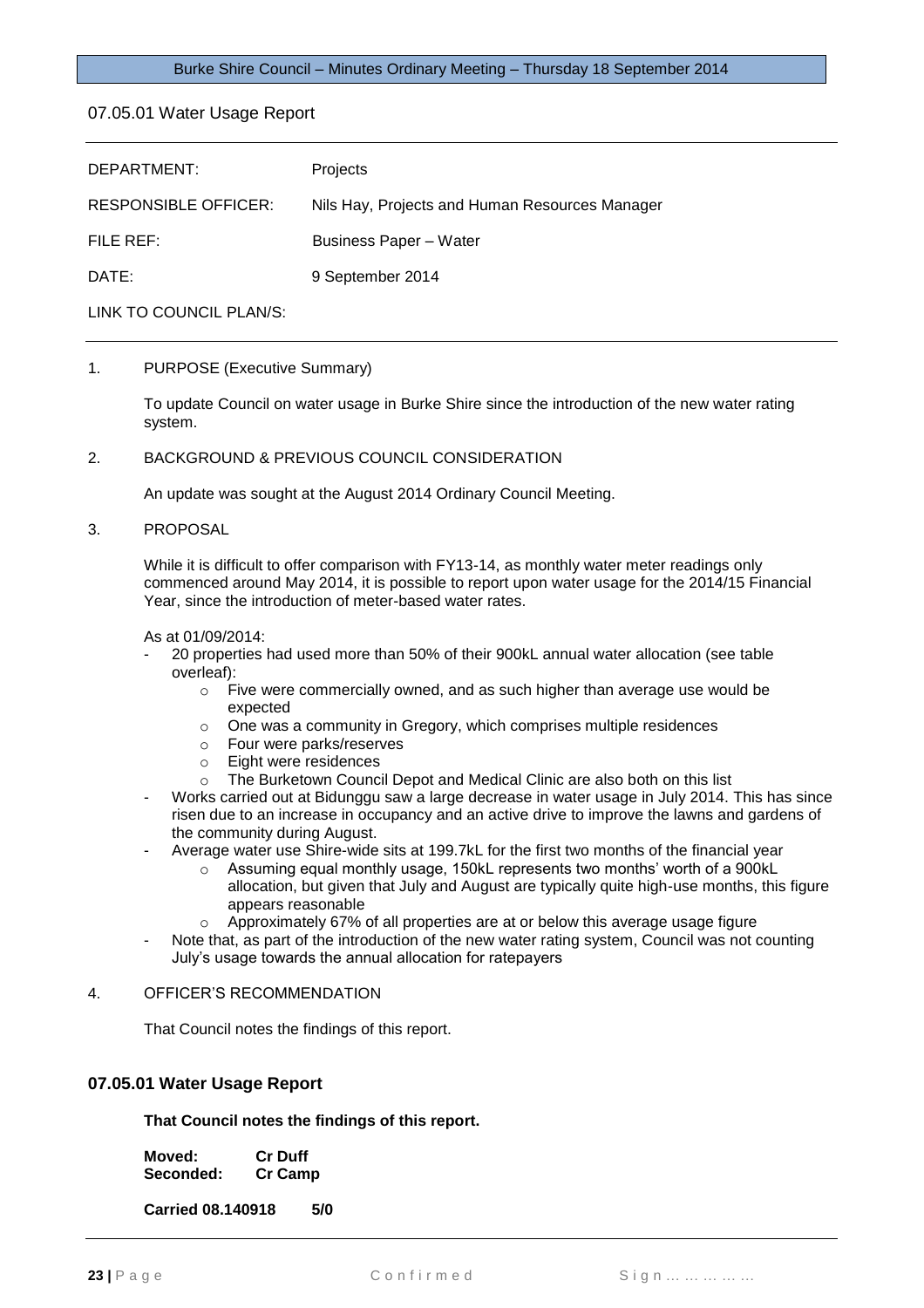## <span id="page-23-0"></span>07.05.02 Sustainable Water Use Policy for Council Owner Properties

| DEPARTMENT:                 | <b>Works &amp; Services</b>                    |
|-----------------------------|------------------------------------------------|
| <b>RESPONSIBLE OFFICER:</b> | Nils Hay; Projects and Human Resources Manager |
| FILE REF:                   | <b>Business Paper - Policy</b>                 |
| DATE:                       | 9 September 2014                               |
| LINK TO COUNCIL PLAN/S:     |                                                |

# 1. PURPOSE (Executive Summary)

To establish a Sustainable Water Use Policy for Council Owned Properties for Burke Shire Council.

#### 2. BACKGROUND & PREVIOUS COUNCIL CONSIDERATION

With the introduction of usage-based water rates, it has been recognized that – as one of the largest water users – Council has a responsibility to manage water in a sustainable fashion. This Policy is intended to codify Council's commitment to sustainable water use practices.

#### 3. PROPOSAL

The Policy provides minimum standards for water efficiency in new buildings, projects and upgrades of existing Council facilities. It confirms Council's commitment to a swift response to incidents and also promotes – where practicable – the use of alternative water supplies.

4. OFFICER'S RECOMMENDATION

That the Sustainable Water Use Policy Version 0 be adopted.

#### **07.05.02 Sustainable Water Use Policy for Council Owner Properties**

**That the Sustainable Water Use Policy be adopted as drafted.**

| Moved:    | <b>Cr Forshaw</b> |
|-----------|-------------------|
| Seconded: | <b>Cr Murray</b>  |

**Carried 09.140918 5/0**

Note – to be read with conjunction with the procurement policy.

# Adjournment

That Council adjourned the meeting from 12.32pm to 1.10pm for Lunch.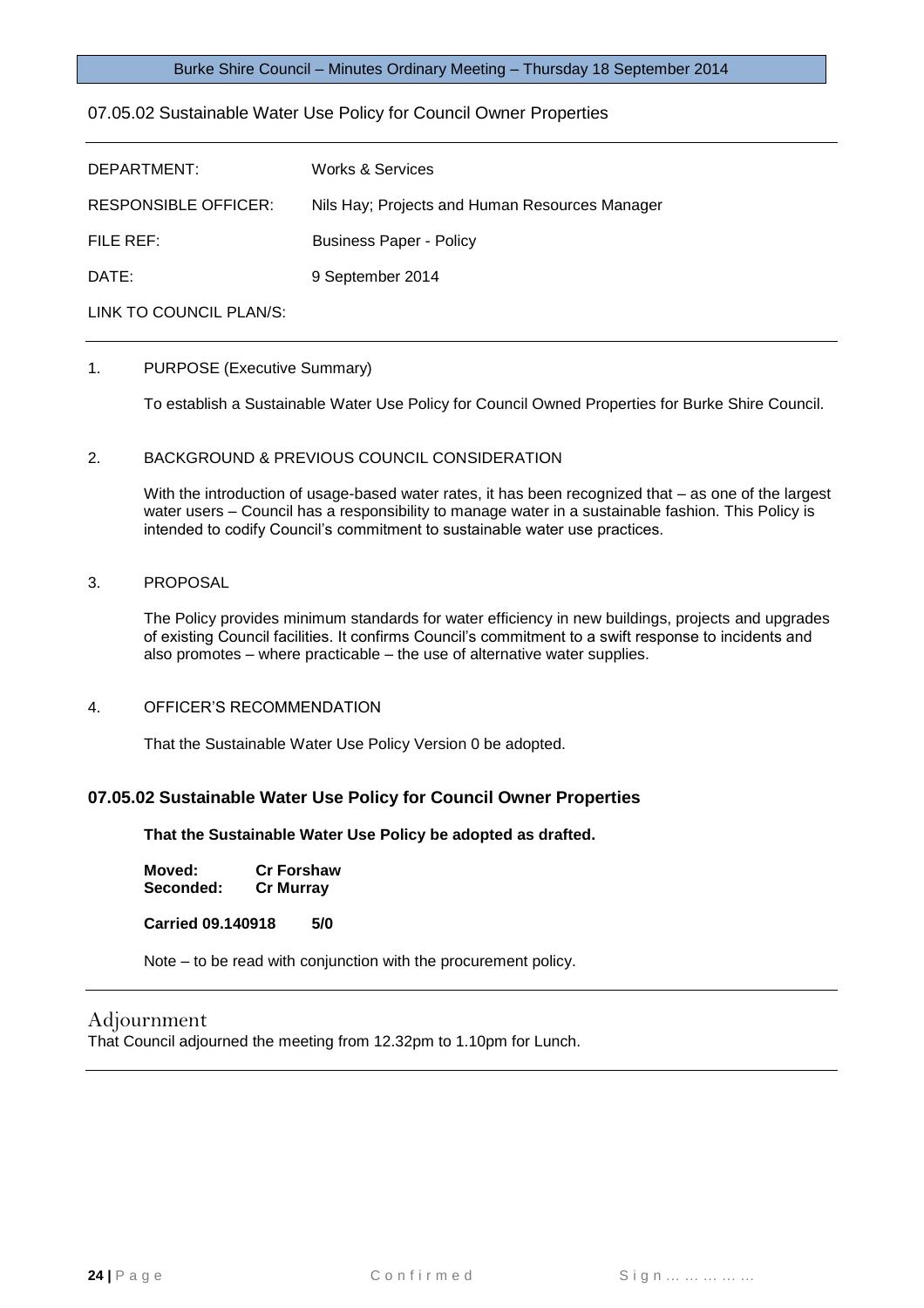#### <span id="page-24-0"></span>07.05.03 Timesheet Policy Review

| DEPARTMENT:             | Human Resources                                |
|-------------------------|------------------------------------------------|
| RESPONSIBLE OFFICER:    | Nils Hay, Projects and Human Resources Manager |
| FILE REF:               | <b>Business Paper - Policy</b>                 |
| DATE:                   | 9 September 2014                               |
| LINK TO COUNCIL PLAN/S: |                                                |

# 1. PURPOSE (Executive Summary)

To review Council's Timesheet Policy, last reviewed July 2013

#### 2. BACKGROUND & PREVIOUS COUNCIL CONSIDERATION

The current Policy was introduced on 18 July 2013, this review is taking place as part of the annual review of all HR policies.

#### 3. PROPOSAL

The existing Policy has been reviewed and found to still be relevant and compliant with the BSC Certified Agreement, Awards and internal procedures, it is virtually unchanged from the version adopted last year.

#### 4. OFFICER'S RECOMMENDATION

That the reviewed Timesheet Policy be adopted as submitted.

#### **07.05.03 Timesheet Policy Review**

**That the reviewed Timesheet Policy Version 2 be adopted as submitted.**

**Moved: Cr Forshaw Seconded: Cr Duff**

**Carried 10.140918 5/0**

#### Attendance

Chris Rohan left the meeting from 1.14pm to 1.17pm. Chris Rohan left the meeting from 1.27pm to 1.29pm. Chris Rohan left the meeting at 1.37pm.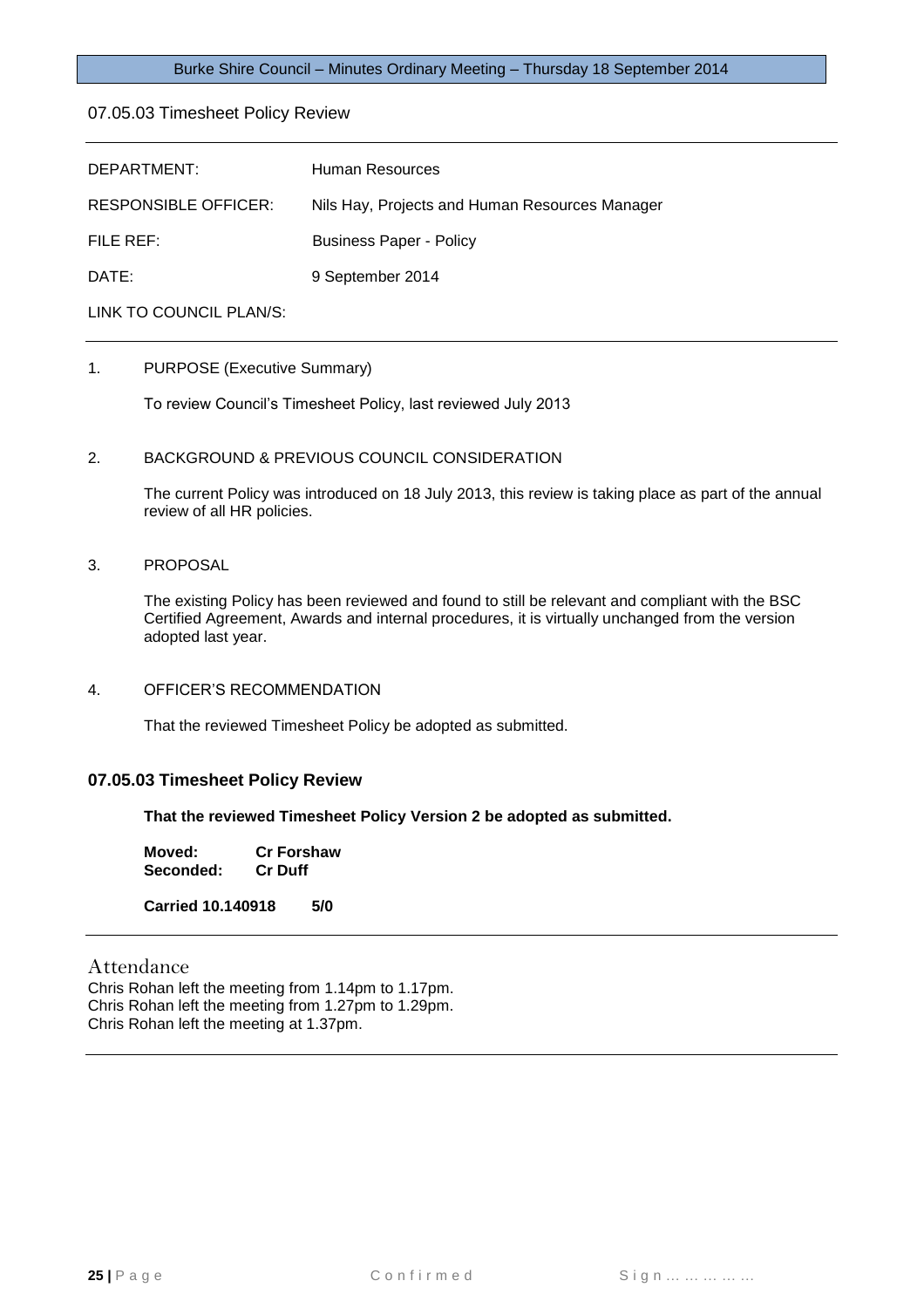# <span id="page-25-0"></span>08. Chief Executive Officer Reports

# <span id="page-25-1"></span>08.01.01 Chief Executive Officer Report

| DEPARTMENT:                 | Office of the CEO                        |
|-----------------------------|------------------------------------------|
| <b>RESPONSIBLE OFFICER:</b> | Philip Keirle; CEO                       |
| FILE NO:                    | Business Paper 18 September 2014         |
| DATE:                       | 17.08.2014                               |
| LINK TO COUNCIL PLAN/S:     | Corporate Plan, Operational Plan, Budget |

#### 1. COUNCIL'S KEY PLANNING DOCUMENTATION

The table below provides an update on the status and progress of key Council planning documentation. The majority of these documents are subject to monthly, quarterly and annual review.

| <b>Planning Docs</b>                             | <b>Comments</b>                                                                                                                                                                                                                                    | <b>Status</b>                                            |
|--------------------------------------------------|----------------------------------------------------------------------------------------------------------------------------------------------------------------------------------------------------------------------------------------------------|----------------------------------------------------------|
| <b>ILUA</b>                                      | Burke Shire Council representatives to meet with State of<br>Queensland and Gangalidda & Garawa on Friday 12<br>September 2014                                                                                                                     | On track                                                 |
| <b>Drinking Water Quality</b><br>Management Plan | Periodic Review of Plan due 30.09.2014<br>Progress report on Risk Management Implementation<br>Program due 30.10.2014.                                                                                                                             | On track                                                 |
| <b>Operational Plan</b>                          | Adopted at Ordinary Council Meeting: July 2014. First<br>quarterly report to be submitted at October Council<br>meeting.                                                                                                                           | Completed                                                |
| Town Planning Scheme                             | Weekly meetings continue to take place with DSDIP.<br>Harrison Grierson have provided projected costs for<br>drafting Council's Planning Scheme.                                                                                                   | <b>Monitor</b>                                           |
| Pest Management Plan                             | CLCAC representative Kevin Andersen has revised the<br>existing Pest Management Plan.<br>Further update at the Ordinary Council meeting in<br>September.                                                                                           | No update                                                |
| <b>Business Continuity</b><br>Plan               | The BCP will be developed in conjunction with Crowe<br>Howarth and with reference to Council's Local Disaster<br>Management Plan                                                                                                                   | <b>Monitor</b>                                           |
| <b>Risk Register</b>                             | The Risk Register will be developed in conjunction with<br>Crowe Howarth.                                                                                                                                                                          | <b>Monitor</b>                                           |
| Asset Management Plan                            | Council are in the process of revising the Asset and<br>Services Management Plan to ensure all recently<br>capitalized Work-in-Progress are updated and to ensure<br>compliance with a range of new Department of Energy and<br>Water Supply KPIs. | <b>Monitor</b>                                           |
| <b>Local Disaster</b><br>Management Plan         | Annual review of plan completed and submitted. Annual<br>report also submitted.                                                                                                                                                                    | Completed                                                |
| Corporate Plan                                   | Adopted at Ordinary Council Meeting: June 2014.                                                                                                                                                                                                    | Completed                                                |
| <b>Budget</b>                                    | Adopted at Ordinary Council Meeting: June 2014                                                                                                                                                                                                     | <b>Budget review</b><br>to take place in<br>October 2014 |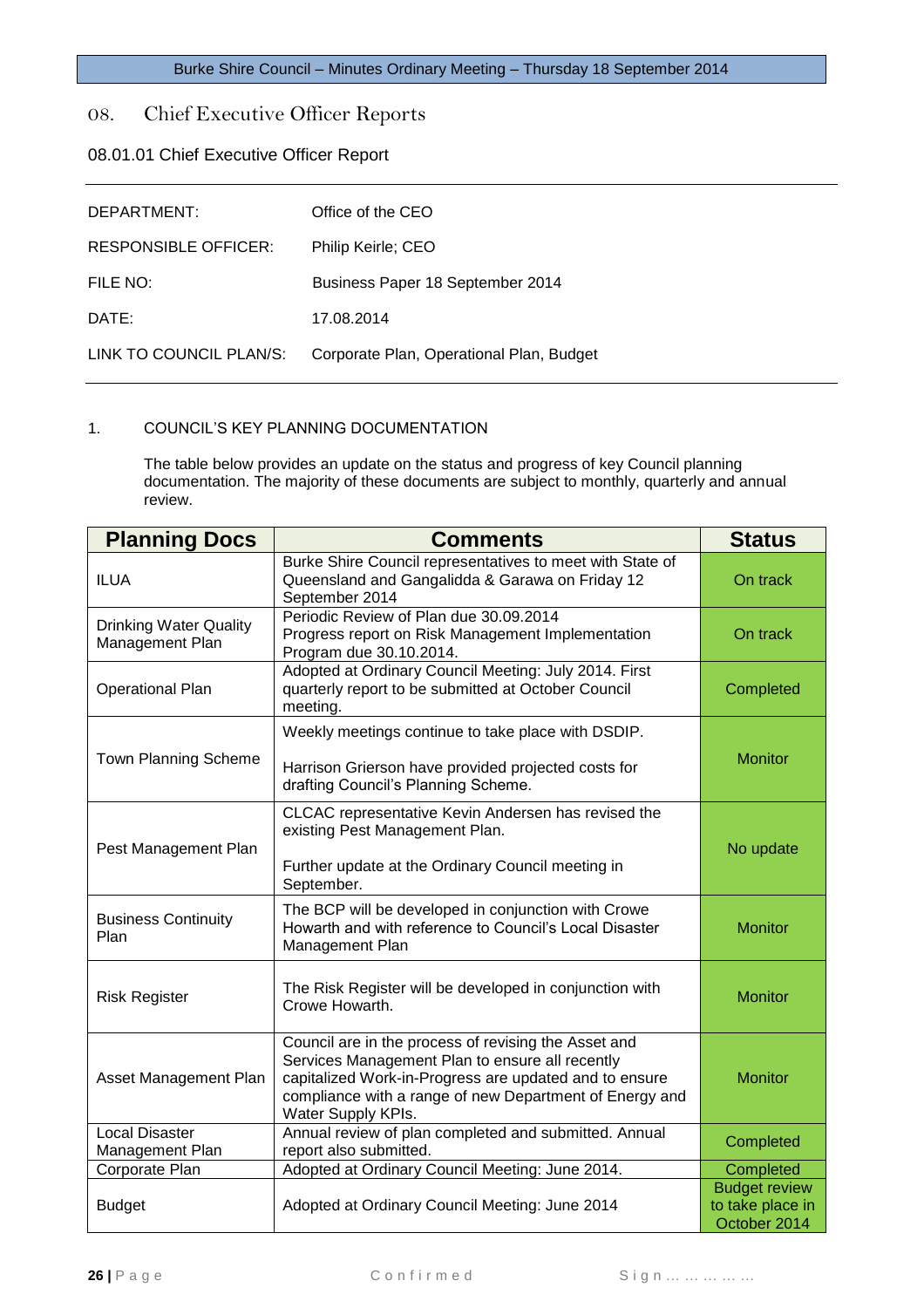# 2. COUNCIL PROJECTS

The table below provides an update on the status and progress of key Council projects. Completed projects will be removed from the list following final project reports and appropriate funding acquittals.

| <b>Current</b><br><b>Projects</b>              | <b>Comments</b>                                                                                                                                                                                                                                                                                                                                                                      | <b>Status</b>  |
|------------------------------------------------|--------------------------------------------------------------------------------------------------------------------------------------------------------------------------------------------------------------------------------------------------------------------------------------------------------------------------------------------------------------------------------------|----------------|
| Pontoon                                        | Design documentation received from consultant. Council has<br>provided feedback on these designs. Tender to be issued<br>shortly.                                                                                                                                                                                                                                                    | On track       |
| <b>Gregory Ablutions</b>                       | Installation to be completed by 30 September.                                                                                                                                                                                                                                                                                                                                        | <b>Monitor</b> |
| <b>Gravel Pits</b>                             | Cultural Heritage survey completed over 8 Mile, Hells Gate<br>and Armraynald pits. Preliminary indications that there are no<br>Cultural Heritage concerns in relation to the proposed<br>extensions.<br>Awaiting formal report from CLCAC.                                                                                                                                          | On track       |
| Roads Programs-<br><b>Financial Management</b> | Council has engaged GBA to assist in close-outs and<br>acquittals of Roads 2 Recovery and NDRRA projects.<br>The majority of these costs are recoverable through the<br>Project Management components of these funding programs.<br>Part of this involves the development of a more efficient job-<br>costing structure, one that aligns with QRA and R2R reporting<br>requirements. | <b>Monitor</b> |
| Roads Programs - 5<br>year infrastructure plan | GBA engaged to assist Council to develop a 5 year road<br>infrastructure plan in line with TIDS, QRA, R2R funding.                                                                                                                                                                                                                                                                   | <b>Monitor</b> |
| <b>Procurement Project</b>                     | Council to release preferred contractors, preferred suppliers<br>and approved contractors EOIs in late September.<br>This will improve compliance in the procurement space and<br>improve efficiencies in relation to procurement.                                                                                                                                                   | <b>Monitor</b> |
| HR/EBA review                                  | The Projects and Human Resources Manager, in conjunction<br>with the Finance Manager, have conducted a full review of all<br>entitlements under relevant Awards and Council's EBA.<br>Results were presented to Council during a closed-session<br>report at the August 2014 Council meeting. These findings will<br>inform the October Joint Consultative Committee Meeting.        | On track       |
| <b>Water Rates</b>                             | Rating structure adopted in June 2014.<br>Series of education sessions and website updates have been<br>completed.                                                                                                                                                                                                                                                                   | Implemented    |
| <b>Media Monitoring</b>                        | Up and running                                                                                                                                                                                                                                                                                                                                                                       | On track       |
| Nijinda Durlga                                 | Anticipated completion date: mid-October                                                                                                                                                                                                                                                                                                                                             | <b>Monitor</b> |
| <b>Morning Glory Festival</b>                  | Bands contracted. Accommodation for VIPs and performers<br>arranged. Sponsorship requests in process. Print, radio and<br>television advertising have commenced. Social media<br>advertising has commenced.<br>For further details, refer to Executive Officer Report.                                                                                                               | <b>Monitor</b> |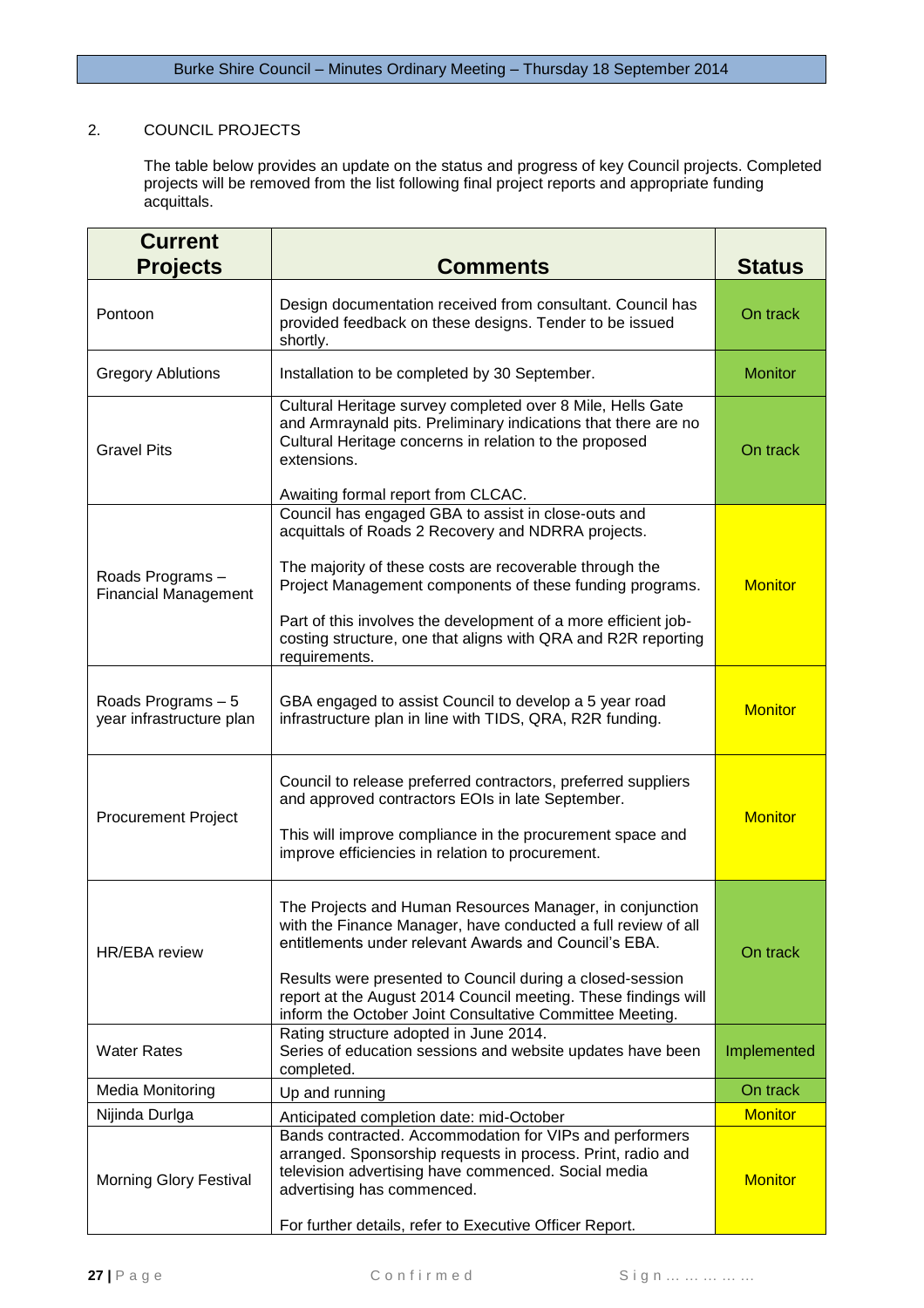| Sale of land: Gregory                                            | Ready to proceed.                                                                                                                                                                               | On track       |
|------------------------------------------------------------------|-------------------------------------------------------------------------------------------------------------------------------------------------------------------------------------------------|----------------|
| Weed spraying:<br>Gregory                                        | Completed in July 2014.<br>Council has written a letter of support to extend weed<br>spraying in Gregory next year through EHP's "Everybody's<br>Environment" grant program.                    | Completed      |
| Records Keeping                                                  | Progressing well.<br>Budget did not take into account part 2 of the archival clean-<br>up and will need to be adjusted accordingly.<br>For further details, refer to Executive Officer Report.  | On track       |
| <b>Managed Services</b>                                          | Test-phase has commenced with Managed Services to be<br>operational by 30.09.2014.                                                                                                              | <b>Monitor</b> |
| House Inspections                                                | Housing Inspections to commence on 13-14 October 2014.                                                                                                                                          | On track       |
| WTP/STP: introduction<br>of new Performance<br>Measures for DEWS | CEO and WSO familiar with KPIs. Queries have been<br>submitted to DEWS and responses received. Will incorporate<br>reporting into Operational Plan.<br>KPIs / Data Capture commences 01.07.2014 | <b>Monitor</b> |
| <b>ANZAC centenary: BKT</b>                                      | Positive responses. To action shortly.                                                                                                                                                          | <b>Monitor</b> |
| ANZAC centenary:<br>GRG                                          | Positive responses. To action shortly.                                                                                                                                                          | <b>Monitor</b> |

# 3. PROJECTS TO PLAN AND COST

The following table provides a status update on projects that Council is pursuing over the next 1-2 years. As these projects are costed, they will be submitted to Council for further assessment and possible inclusion in the Capital Expenditure or Operational Expenditure budgets.

| <b>Projects to plan</b><br>and cost                  | Comments                                                                                                                                                                                                                                                                                                                                   | <b>Status</b>  |
|------------------------------------------------------|--------------------------------------------------------------------------------------------------------------------------------------------------------------------------------------------------------------------------------------------------------------------------------------------------------------------------------------------|----------------|
| Sewerage Treatment<br>Re-design                      | Preliminary costings received on re-design (\$500,000) and<br>for the purchase of an additional blivet to double capacity.<br>Further data is required to determine the most suitable<br>option.<br>The re-design of the Burketown Sewerage Treatment Plant<br>will be submitted for the next round of the LGGSP<br>Infrastructure Scheme. | On track       |
| Sewerage Treatment<br>Plant - ERA                    | Replacement of Rotor B Blivet.<br>Scheduled for the first week of August 2014                                                                                                                                                                                                                                                              | Overdue        |
| Solar energy for WTP in<br>Gregory                   | Consultant engaged to project manage tender process.<br>Burke Shire to initiate ILUA discussions with Traditional<br>Owners.                                                                                                                                                                                                               | On track       |
| Change of Reserve<br>Type: public hall in<br>Gregory | Adjustment Notice submitted to DNRM                                                                                                                                                                                                                                                                                                        | On track       |
| <b>Gregory Works Depot</b>                           | Project planning has not commenced for this project.                                                                                                                                                                                                                                                                                       | <b>Monitor</b> |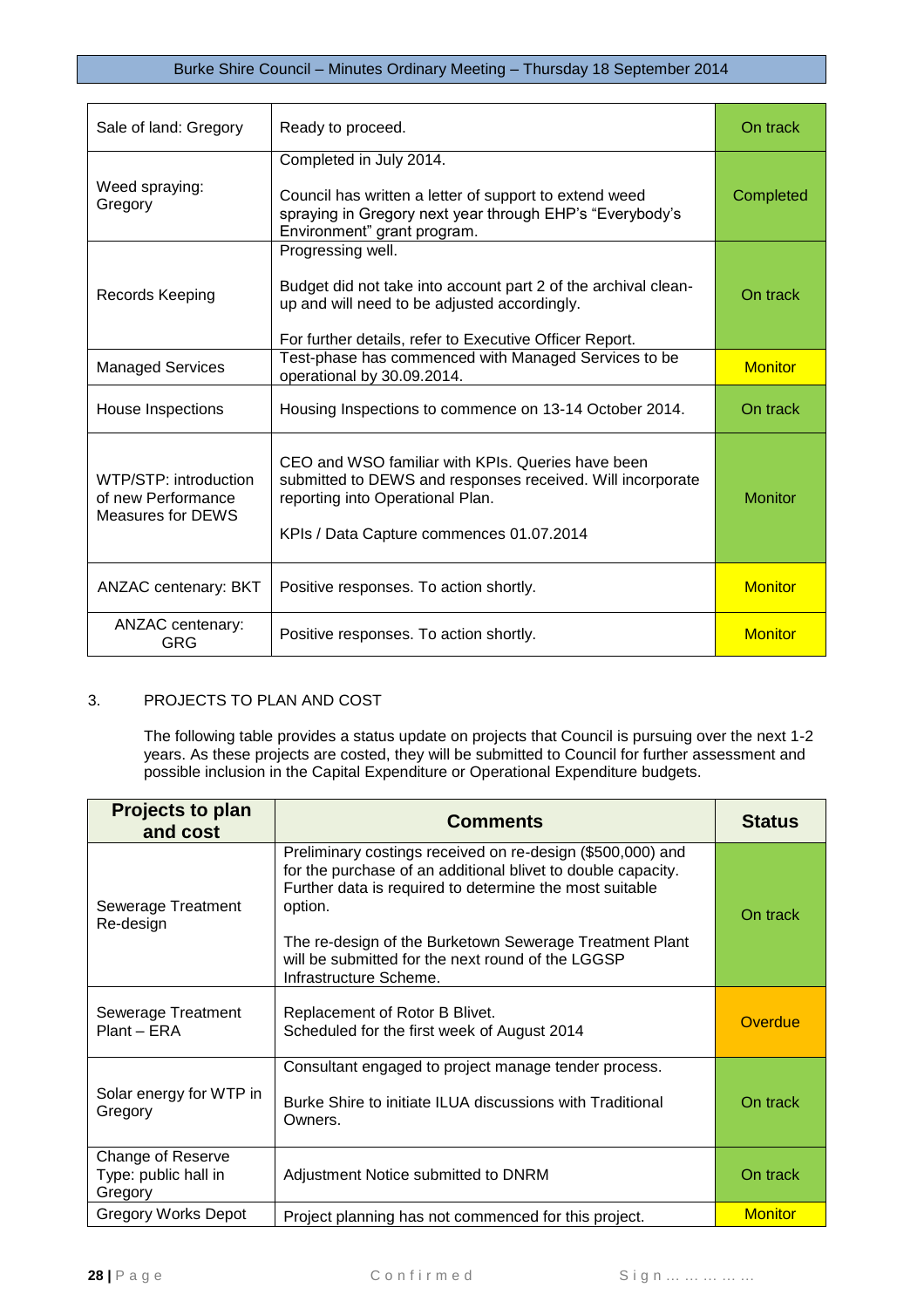| <b>STP/WTP Telemetry</b>     | Council are investigating the installation of improved<br>telemetry systems for the Burketown Water and Sewerage<br><b>Treatment Plants.</b>                                                                                                                                                                                                 | On hold        |
|------------------------------|----------------------------------------------------------------------------------------------------------------------------------------------------------------------------------------------------------------------------------------------------------------------------------------------------------------------------------------------|----------------|
| <b>BKT North</b>             | GBA have been engaged to provide costing for initial<br>infrastructure for BKT North development.<br>Andrew Sly from Economic Development Queensland<br>scheduled to arrive in Burketown on 19.09.2014                                                                                                                                       | <b>Monitor</b> |
| Waste Management<br>Strategy | Waiting for feedback from JJ Richards.<br>EHP is interested in entering into a Transitional<br>Environmental Plan with Council. This would establish<br>milestones and timeframes for meeting our permitting<br>conditions.<br>Tyre management discussed at RRTG and ROC, as well as<br>in discussions with Doomadgee and Mornington Shires. | <b>Monitor</b> |
| Gregory Landfill             | Development Application required to ensure this tip is<br>appropriately regulated.<br>To be actioned week beginning 25.08.2014                                                                                                                                                                                                               | In progress    |

# 4. TELECOMMUNICATIONS

The table below provides updates in relation to Council's key telecommunications concerns. Many of these items are outside of Council's direct sphere of influence and require large capital expenditures to proceed through to completion.

| <b>Telecoms</b>              | <b>Comments</b>                                                                                                                                                                                                                                                                               | Last<br><b>Updated</b> |
|------------------------------|-----------------------------------------------------------------------------------------------------------------------------------------------------------------------------------------------------------------------------------------------------------------------------------------------|------------------------|
|                              | Doomadgee - Normanton fibrelink. This project has been<br>discontinued for the 2-14-2015 financial year.                                                                                                                                                                                      |                        |
| <b>BKT</b> - Optic           | Option to fund a feasibility study into an alternative network<br>upgrade. The cost of the feasibility study will be absorbed in<br>the final cost of the capacity upgrade.                                                                                                                   | 15.09.2014             |
| BKT - ADSL2                  | No available ports. This is a back haul issue. See above.                                                                                                                                                                                                                                     | 15.09.2014             |
| BKT - 4g upgrade             | No schedule upgrade for BKT. To follow up.                                                                                                                                                                                                                                                    | 15.09.2014             |
| Gregory - mobile<br>services | Submission to Department of Communications. Council will<br>need to provide an indication of how much financial and in-<br>kind contributions it would make to this infrastructure.<br>Discussions with Law and Procter of Telstra also focussed on<br>what options are available in Gregory. | 15.09.2014             |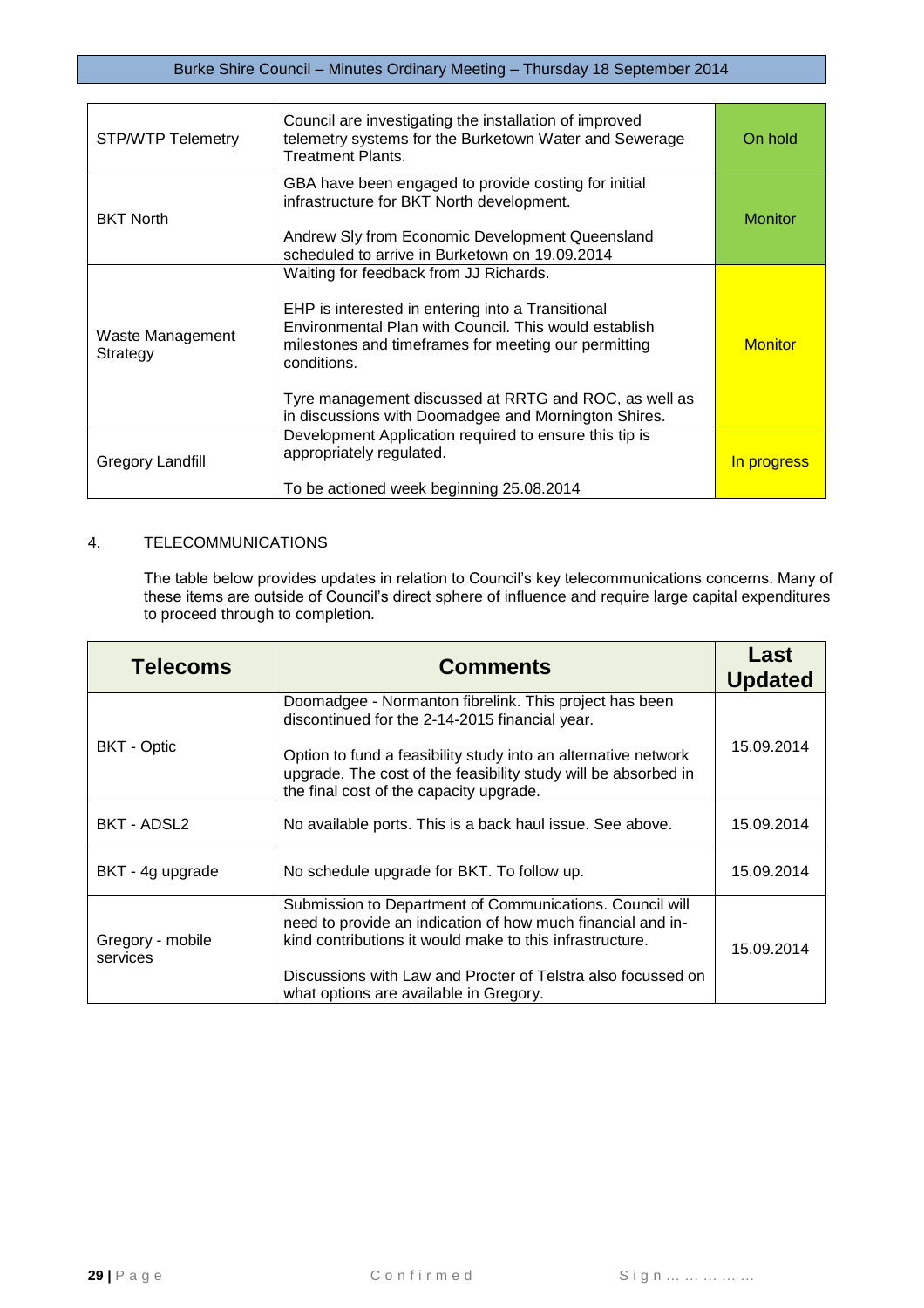# 5. MEETINGS/CONFERENCES/DELEGATIONS

| What                                                                    | <b>Where</b>    | When                            | <b>Attendees</b>             |
|-------------------------------------------------------------------------|-----------------|---------------------------------|------------------------------|
| Economic<br>Development<br>Roundtable                                   | Doomadgee       | 28 <sup>th</sup> August 2014    | Cr Camp, Cr Poole, Cr Murray |
| Queensland Western<br>Roads Action Plan                                 | Mt Isa          | 28 <sup>th</sup> August 2014    | Cr Forshaw                   |
| <b>NWQ RRTG Technical</b><br>Committee Meeting                          | Karumba         | 22 <sup>nd</sup> August 2014    | Works Manager                |
| NWQ RRTG and ROC<br>meeting                                             | Karumba         | 5 <sup>th</sup> September 2014  | Mayor, CEO                   |
| <b>Burketown ILUA</b><br>negotiator meeting                             | <b>Brisbane</b> | 12 <sup>th</sup> September 2014 | Cr Poole, CEO                |
| <b>SEGRA (Sustainable</b><br>Economic Growth for<br>Regional Australia) | Alice Springs   | 8-10 <sup>th</sup> October      | Cr Poole, Cr Duff, PHRM      |
| <b>LGAQ Annual</b><br>Conference                                        | Mackay          | 27-29 <sup>th</sup> October     | Mayor + $CEO + CountinC(s)$  |

### 6. OFFICER'S RECOMMENDATION

That Council notes the content of the CEO's Council Report

# **08.01.01 Chief Executive Officer Monthly Update Report**

**That Council notes the content of the CEO's Council Report.**

**Moved: Cr Duff Seconded:** 

 **Carried 11.140918 5/0**

## Attendance

Chris Rohan entered the meeting at 2.45pm. Kevin Anderson (CLCAC Fire Coordinator) entered the meeting at 2.53pm.

# <span id="page-29-0"></span>15. Deputations and presentation scheduled for meeting

# <span id="page-29-1"></span>**15.02 Westmoreland Fire Update**

**Kevin Anderson presented Council with an update in relation to the Westmoreland Fire.**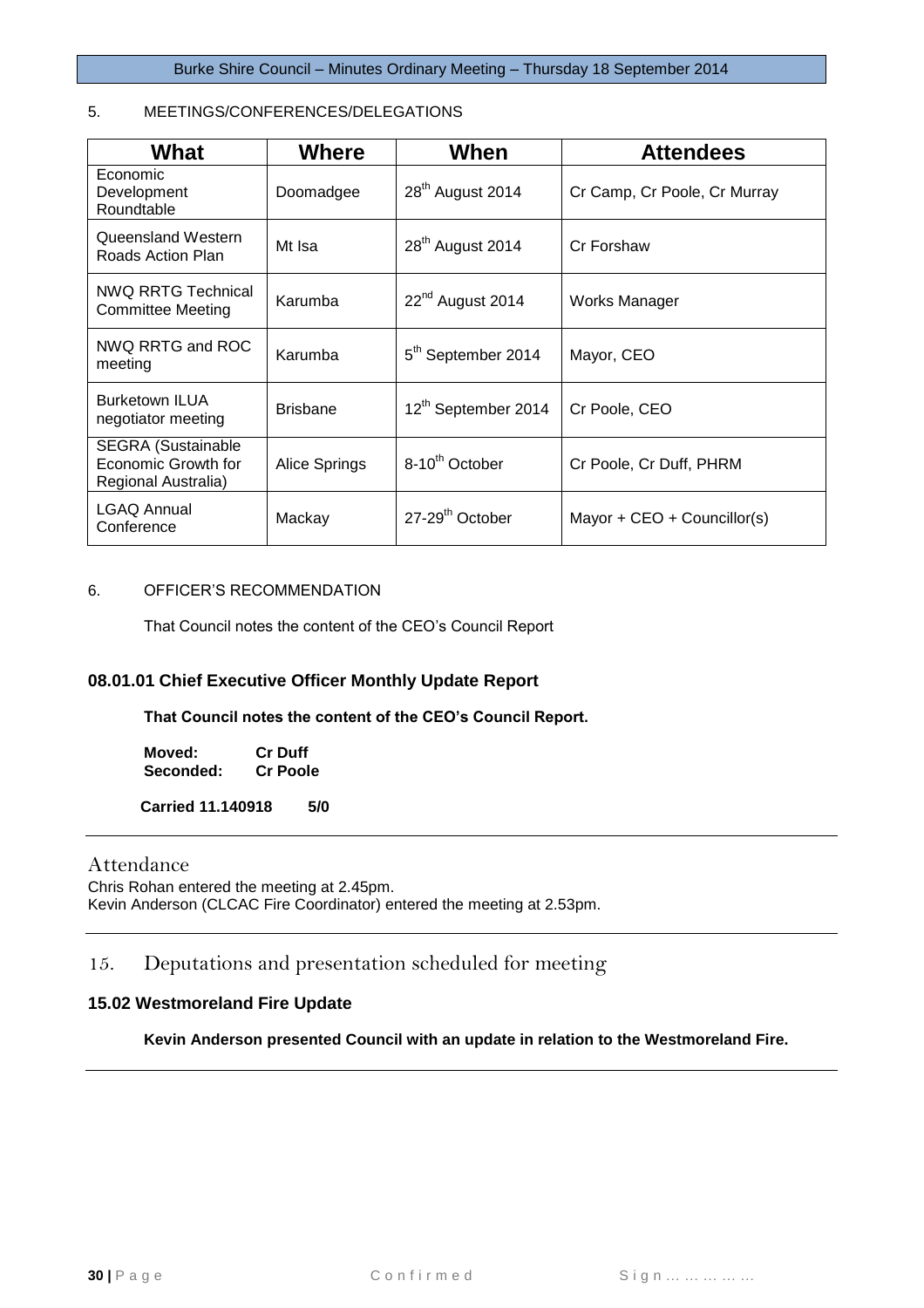Attendance

Kevin Anderson left the meeting at 3.13pm. Chris Rohan left the meeting at 3.39pm. Cr Tonya Murray left the meeting from 3.39pm to 3.40pm. Philip Keirle left the meeting at 3.47pm.

# Adjournment

That Council adjourned the meeting from 3.52pm to 4.06pm for a break, all were present.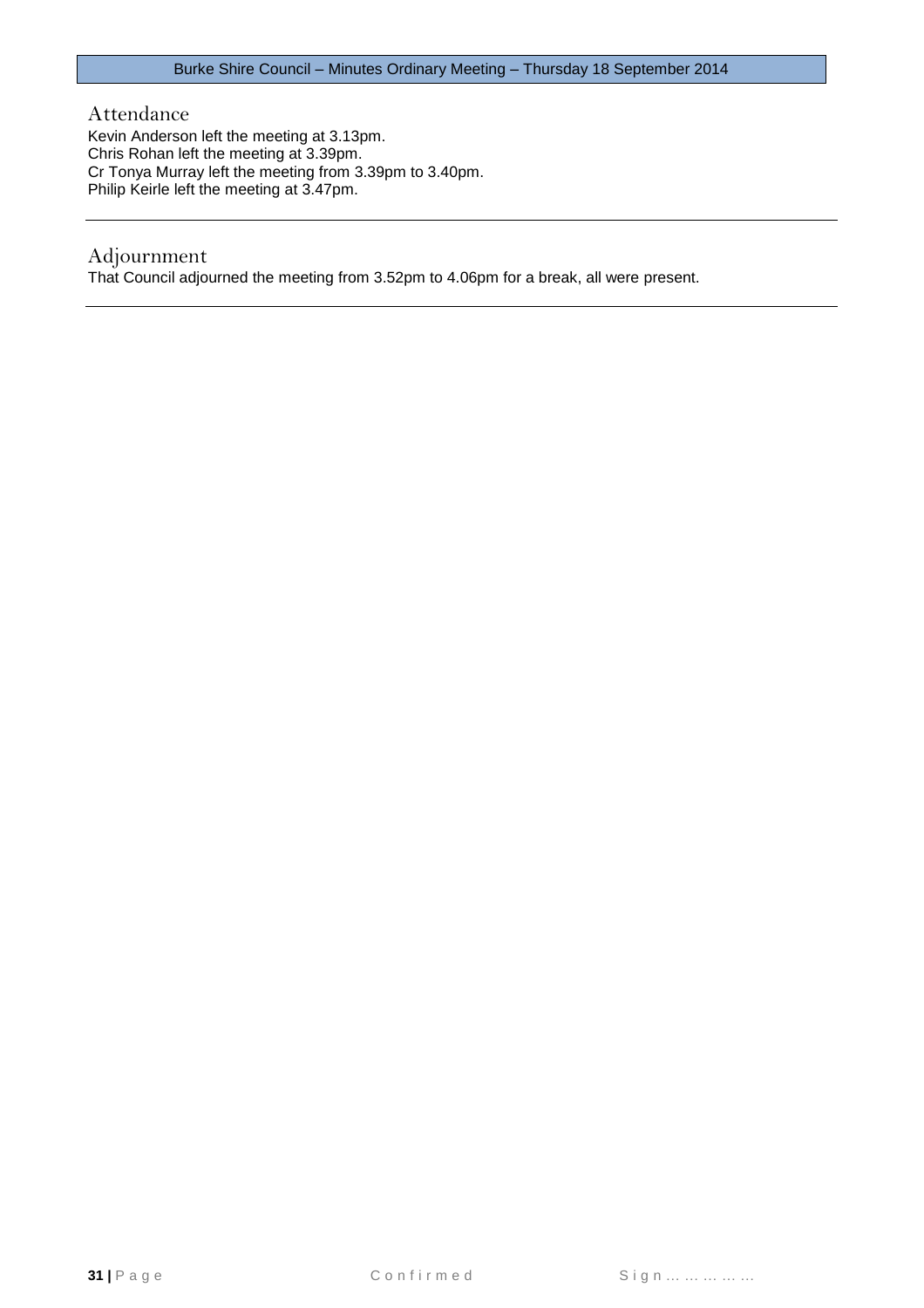# <span id="page-31-0"></span>08. Chief Executive Officer Reports

### <span id="page-31-1"></span>08.01.02 Telecommunications upgrade - Burketown

| DEPARTMENT:                 | Office of the CEO                                    |
|-----------------------------|------------------------------------------------------|
| <b>RESPONSIBLE OFFICER:</b> | Philip Keirle; CEO                                   |
| FILE REF:                   | Telecommunications, Business Paper 18 September 2014 |
| DATE:                       | 15.09.2014                                           |
| LINK TO COUNCIL PLAN/S:     | Corporate Plan, 2014-2015 Budget                     |

#### 1. PURPOSE (Executive Summary)

Consideration of two proposals from Telstra that relate to telecommunication upgrades in Burketown.

#### 2. BACKGROUND & PREVIOUS COUNCIL CONSIDERATION

Council has previously considered two options in relation to co-funding (with Telstra) telecommunications upgrades to Burketown.

The first of these relates to installation of additional fibre haul and the upgrading of the towers at Doomadgee, Burketown and the repeater off the Wills Developmental Road. Initially, this was costed at \$725,000.00, although the revised figure would appear to be closer to \$630,000.00.

The second of these relates to co-funding the installation of optic fibre to Burketown. This was originally expected to cost \$500,000.00 on the expectation that Telstra would be funding the installation of fibre optic between Doomadgee and Normanton. As this project has been deprioritised, the required funding from Council to ensure this fibre-option goes ahead has increased to \$2,600,000.00

#### 3. PROPOSAL

That Council determines to proceed with either:

- The upgrade to existing services via tower and repeater upgrades; or
- The installation of optic fibre

#### 4. OFFICER'S RECOMMENDATION

That Council approves the allocation of funding to conduct the feasibility study for the upgrade to Burketown's telecommunications infrastructure (tower/repeater option) with a view to allocating funding for the completion of this project in either the 2014-2015 or 2015-2016 financial year.

#### **08.01.02 Telecommunications upgrade - Burketown**

**That, while Council acknowledges both the necessity of upgrading its telecommunication services and Council's commitment to contributing financially to such an upgrade, Council is unable to pass this resolution due to the provision of insufficient information from Telstra on options available to Council.**

**Moved: Cr Camp Seconded: Cr Forshaw**

**Carried 12.140918 5/0**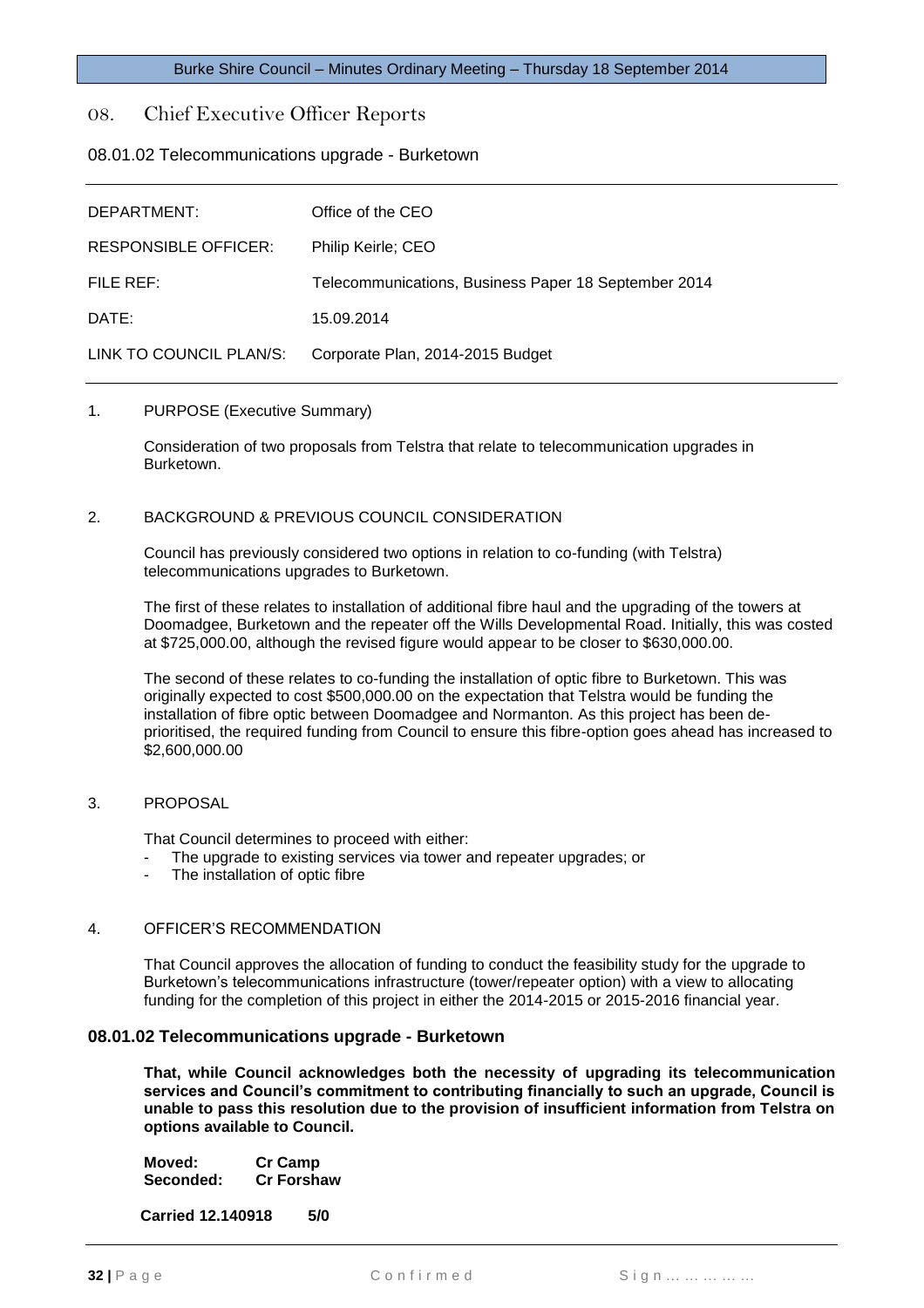<span id="page-32-0"></span>09. Late Item Reports

<span id="page-32-1"></span>09.01 Accounting Manual: policies and procedures

| DEPARTMENT:                 | Finance                         |
|-----------------------------|---------------------------------|
| <b>RESPONSIBLE OFFICER:</b> | Philip Keirle; CEO              |
| FILE REF:                   | Finance – Policy and Procedures |
| DATE:                       | 15.09.2014                      |
| LINK TO COUNCIL PLAN/S:     | <b>Operational Plan</b>         |

#### 1. PURPOSE (Executive Summary)

To present to Council the "Burke Shire Council 2014-2015 Accounting Manual: policies and procedures" for consideration and for adoption by resolution.

#### 2. BACKGROUND & PREVIOUS COUNCIL CONSIDERATION

In the QAO Management Report for the 2012-2013 Financial Year (report received on 8 August 2014), Council was encouraged to mitigate financial risks to the organisation through reviewing, adopting and implementing updated policies and procedures for the Finance Department.

The "Burke Shire Council 2014-2015 Accounting Manual: policies and procedures" is Council's response to this risk mitigation requirement.

The manual was developed by Council's internal auditor (Crowe Horwath) in conjunction with Council's Finance Manager.

- 3. PROPOSAL
	- a) That Council adopts the "Account Manual: policies and procedures" as submitted.

#### 4. OFFICER'S RECOMMENDATION

That Council adopts Governance Policy 007: the Accounting Manual, Policies and Principles as submitted.

#### **09.01 Accounting Manual: policies and procedures**

**That Council receives the Accounting Manual, Policies and Principles as submitted and note it contents.**

**Moved: Cr Forshaw Seconded: Cr Murray**

 **Carried 13.140918 5/0**

# Attendance

Chris Rohan left the meeting at 4.32pm.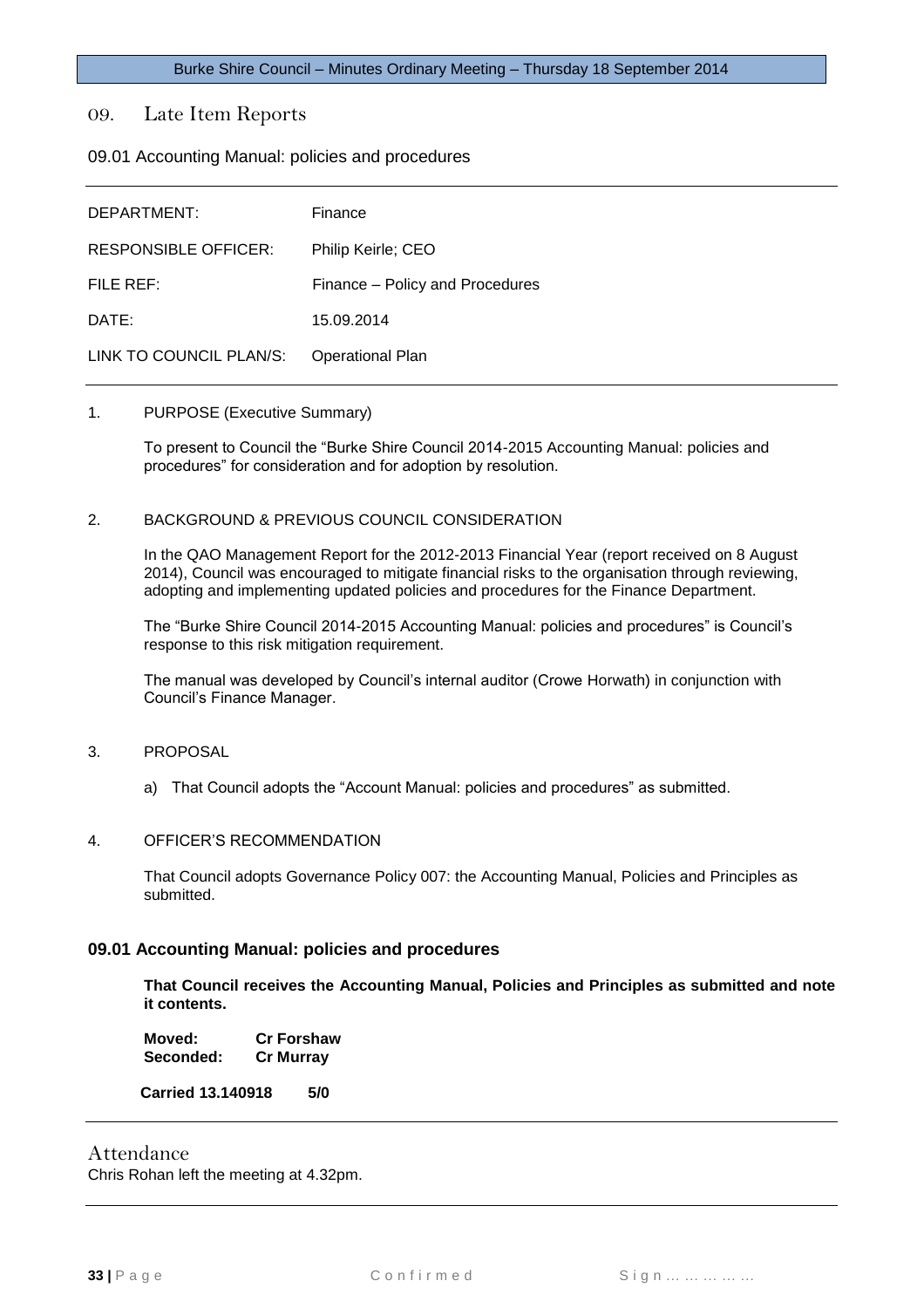#### <span id="page-33-0"></span>09.02 Council's Delegations Register

| DEPARTMENT:                 | Office of the CEO                              |
|-----------------------------|------------------------------------------------|
| <b>RESPONSIBLE OFFICER:</b> | Philip Keirle; CEO                             |
| FILE NO:                    | Delegations - Business Paper 18 September 2014 |
| DATE:                       | 19.08.2014                                     |
| LINK TO COUNCIL PLAN/S:     | Operational Plan 2014-2015                     |

#### 1. PURPOSE (Executive Summary)

To submit suggested revisions to the Delegation Register to Council and to elicit initial feedback on submissions prior to the proposal of specific amendments at the October Council meeting.

#### 2. BACKGROUND & PREVIOUS COUNCIL CONSIDERATION

Council most recently altered the Delegation Register through the repeal of Standing Delegation DEL-BSC-003 in March 2013.

Council considered the existing Delegation Register at the August Council meeting.

#### 3. PROPOSAL

That Council reviews the legislative, regulatory and practical requirements of reviewing the Delegation Register, with a view to engaging in a full overview and revision from September 2014.

That Council considers suggested revisions to the existing delegations on the Council delegation register.

That Council considers the incorporation of additional delegations from the Water Act 2000 and the Disaster Management Act 2003.

#### 4. OFFICER'S RECOMMENDATION

- 1. That Council note the contents of this report; and
- 2. That Council requests the review of existing delegations for the September Council Meeting; and
- 3. That Council identifies legislation/regulations that it considers to be a priority for review in relation to the creation of new delegations

#### **09.02 Council's Delegations Register**

- 1. **That Council note the contents of this report; and**
- 2. **That Council requests the review of existing delegations for the October Council Meeting; and**
- 3. **That Council identifies legislation/regulations that it considers to be a priority for review in relation to the creation of new delegations**

**Moved: Cr Poole Seconded: Cr Duff**

 **Carried 14.140918 5/0**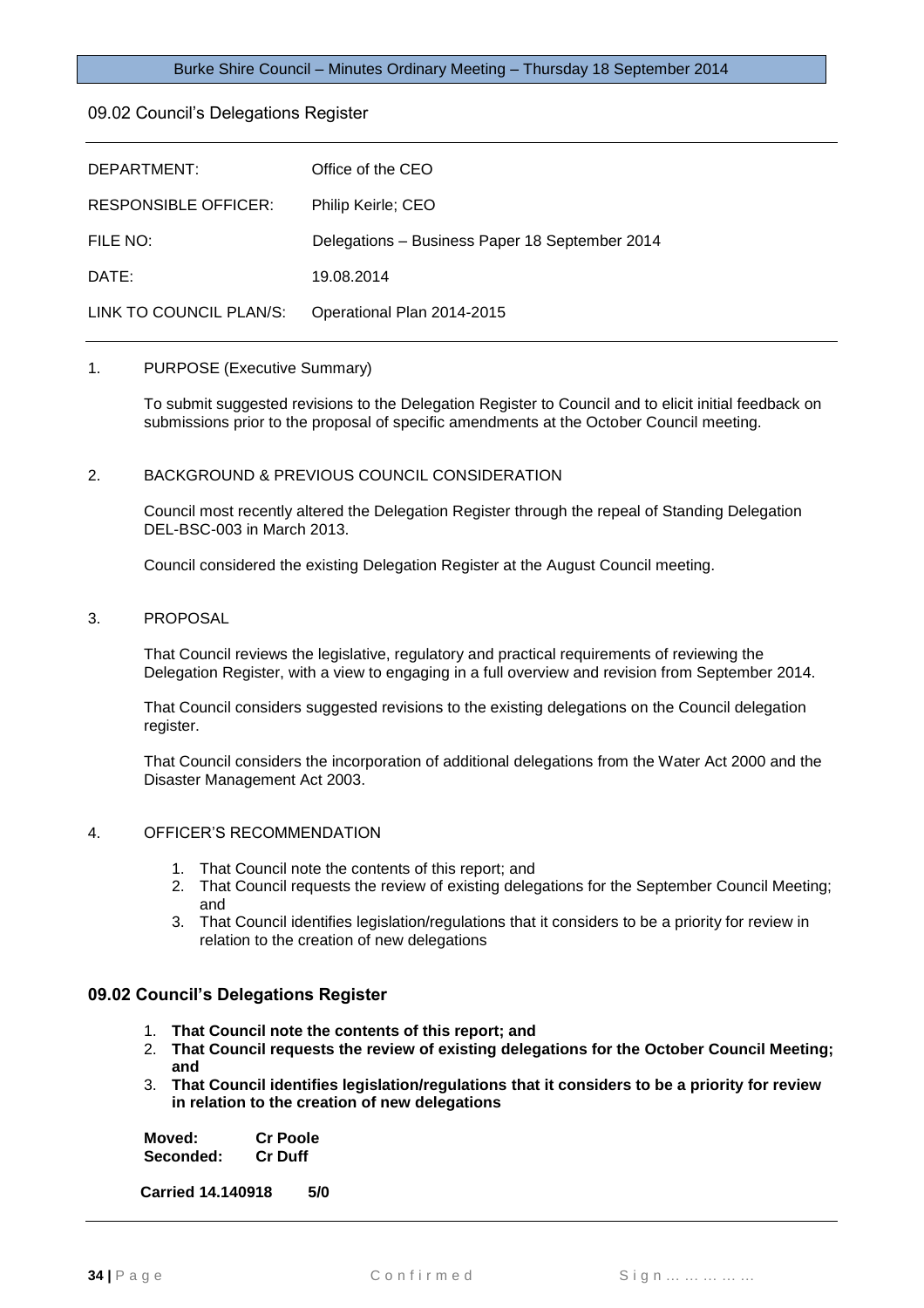## <span id="page-34-0"></span>09.03 Support for Gregory River Catchment Weed Proposal

| DEPARTMENT:                 | Office of the CEO                            |
|-----------------------------|----------------------------------------------|
| <b>RESPONSIBLE OFFICER:</b> | Philip Keirle; CEO                           |
| FILE REF:                   | Business Paper 18 September 2014             |
| DATE:                       | 18.09.2014                                   |
| LINK TO COUNCIL PLAN/S:     | Pest Management Plan, Corporate Plan, Budget |

# 1. PURPOSE (Executive Summary)

For Council to consider making a two-year financial contribution to a Gregory River Catchment weed project in the amount of \$50,000 (\$25,000 per year).This amount would represent 10% of the total project cost as outlined in Attachment 1: "Business Case Gregory Weeds".

#### 2. BACKGROUND & PREVIOUS COUNCIL CONSIDERATION

In 2013-2014, Council committed additional funding to weed management projects in Burketown and in Gregory donation of herbicide, providing funding and in-kind contributions to various land care groups to assist in the delivery of their projects.

#### 3. PROPOSAL

The following is taken from "Business Case Gregory Weeds" (attached):

The aim of the project is to halt the spread and reduce the distribution of key threatening weeds species in the upper catchment of the Gregory River. Importantly, it will not just be the end result that provides benefits to the region through reduced weed numbers. Of equal significance is that the methods employed to deliver this result will also provide much-expanded future enterprise opportunities, additional training, employment and social outcomes for new Indigenous rangers.

Specifically the project aims to:

- 1. Prevent the Westerly spread of Rubber Vine, Prickly Acacia and Bellyache Bush (WoN's species) using a variety of tools including chemical and fire application
- 2. Protect prime habitat for at 26 threatened species including the iconic Purple-crowned Fairywren and Gouldian Finch and River Pandanus;
- 3. Introduce prescribed burning around significant riparian habitat on the permanent flowing upper Gregory catchment (ex-Wild River) and on pastoral leasehold land to improve environmental outcomes and pastoral productivity;
- 4. Educate pastoral landholders in the use of fire as a tool for weed control and habitat protection;
- 5. Develop property based weed management plans to ensure landholder follow up;
- 6. Diversify the funding base, employ, train and mentor five Bidunggu (Waanyi) Indigenous rangers over the life of the project to be work-ready in the natural resource/land management sector; and
- 7. Create a new Indigenous owned and run enterprise/ranger group and ensure it is viable going forward with the necessary skills and capacity to take advantage of ongoing commitments from the pastoralists we work with to manage weeds into the future.

### 4. OFFICER'S RECOMMENDATION

That Council considers the attached proposal and supporting documentation and determines to:

- a) Support a contribution of \$50,000 over two years to the Gregory River Catchment Weed Proposal; or
- b) Support a contribution either greater or less than \$50,000 over two years; or
- c) Not support the project.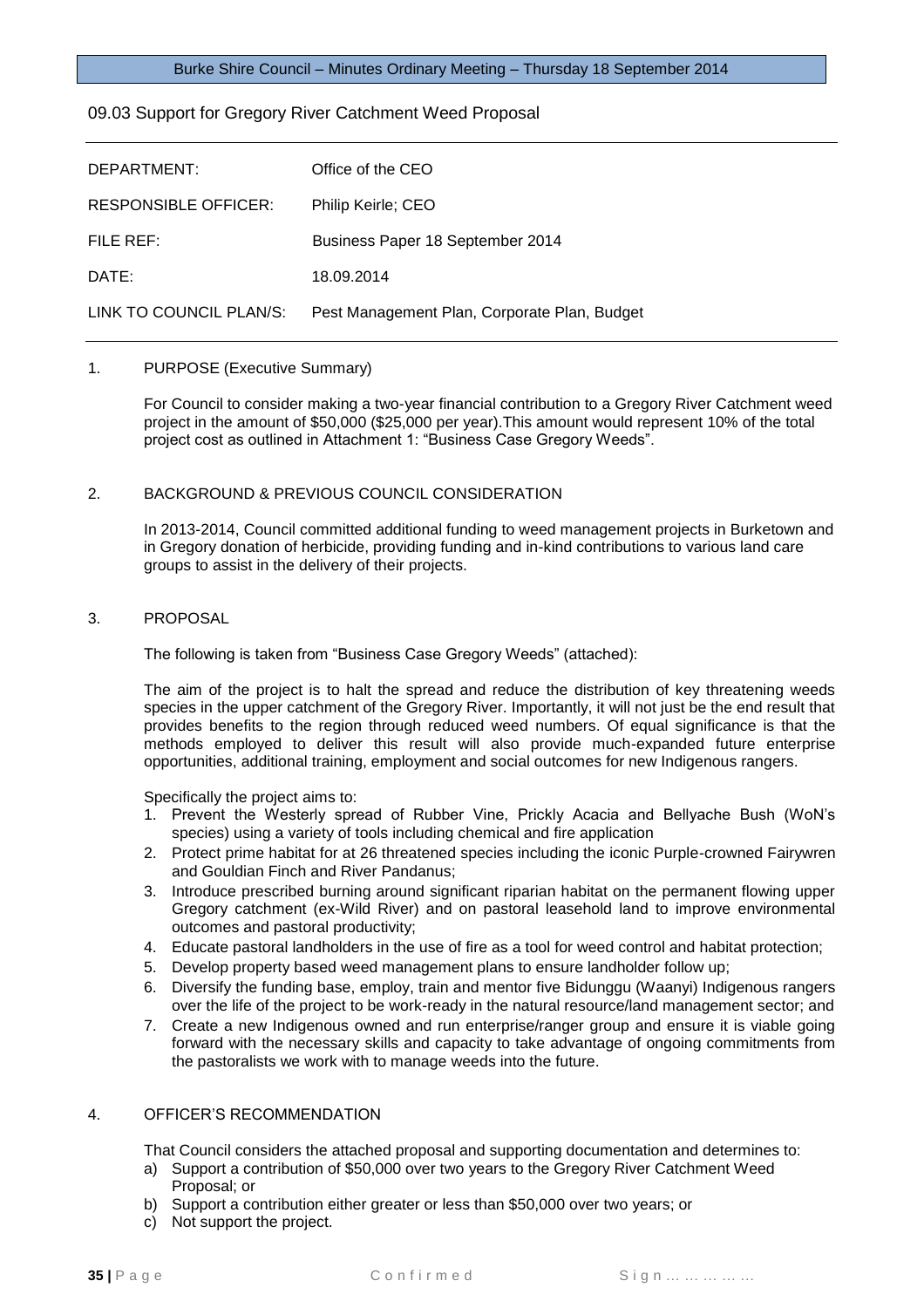#### **09.03 Support for Gregory River Catchment Weed Proposal**

#### **That Council:**

**a) Notes the \$150,000 contribution of DEHP to the Gregory River Catchment Weed project is conditional on attaining additional financial support from other stakeholders; b) Agrees to contribute \$25,000 p.a. for two years, which will be accessed from the Weed Control budget to support the Gregory River Catchment Weed Project, provided that Council receives access to appropriate financials and project reporting.**

**Moved: Cr Camp Seconded:** 

 **Carried 15.140918 5/0**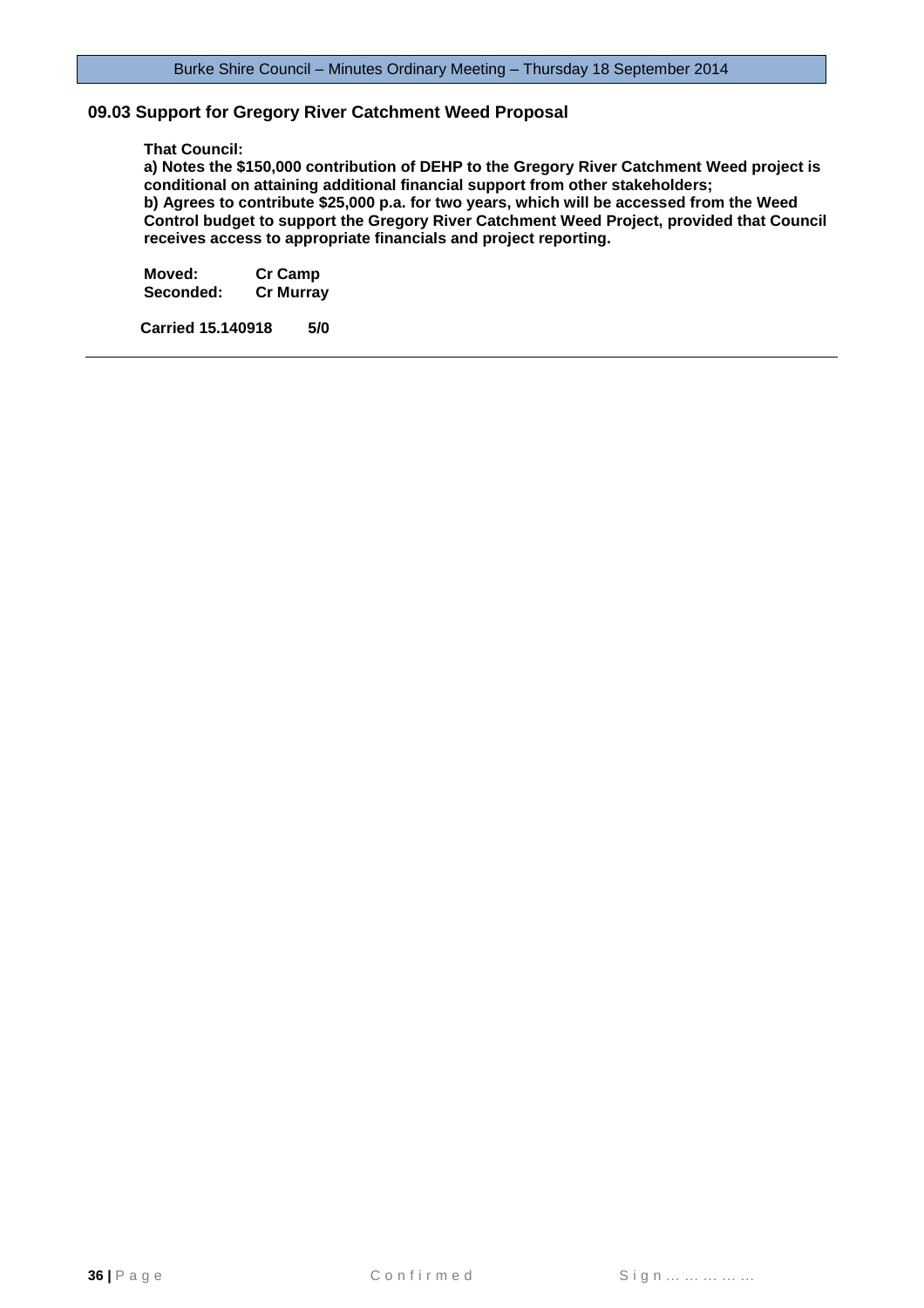# <span id="page-36-0"></span>10. Consideration of Notice(s) of Motion and Petitions

#### <span id="page-36-2"></span><span id="page-36-1"></span>10.01 Notices of Motion 10.02 Petitions

That Council notes that no Notices(s) of Motion and Petitions were received.

# <span id="page-36-3"></span>11. Mayoral Report

**That the verbal report provided by Councillor Camp be noted by Council.**

| Moved:    | <b>Cr Murray</b> |
|-----------|------------------|
| Seconded: | <b>Cr Poole</b>  |

#### **Carried 16.140918 5/0**

Attended the following:

- DLGCRR Planning Day at Doomadgee with Peter Whiting, Les Tyrell and others, GSD CEO, reps – Doomadgee, Mornington Shire and Burke – with Cr Poole, Cr Murray, CEO
- NWQ ROC and RRG Meetings Karumba with CEO raised issue of long response time by QRA to funding applications and implications for timeframe to complete works, projected works plans and potential negative effect on value for money
- Inspection of Nijinda Durlga looking very good internally and externally
- GSD AGM and GM in Georgetown– with CEO, Cr Poole I was re elected as Chair
- Meeting with CEO, HR Manager re various matters
- NWQ Strategic Development Study (NWQSDS) attended via t/c as 1 of 3 GSD reps have formed sub committees to advance aims outlined in study  $-1$  am chair of Pastoral sub committee and will be inviting 2-3 others to sit on committee with me to look at pastoral section of study and opportunities to advance/implement key outcomes of study.

#### GSD

AGM/GM – Georgetown – I was re elected Chair for 3<sup>rd</sup> term. Cr Attwood (Etheridge) as Deputy Chair. Barry Riddiford as corporate rep on Management Committee. BSC CEO remains as treasurer. Fees set for coming year. Quite a few exciting projects being investigated pending funding allocations. Annie Cork has resigned – she has given much to the organisation and her SBAS clients. A presentation was made to her on Wednesday night.

NWQSDS – looking at ways to advance and implement key outcomes of strategy. Formed several sub committees based on prioritised industries/issues – I am Chair of Pastoral, Cr Attwood (Etheridge) – Transport Chair and CEO Lara Wilde – Irrigated Agriculture. Lara is also a member of the Tourism s/c and Cr Attwood Irrigated Agriculture. MMG GM Mark Adams (GSD Corporate members) is a member of the Resources s/c.

# <span id="page-36-4"></span>12. Councillor Reports

**That the verbal reports provided by Councillors Duff, Forshaw, Murray and Poole be noted by Council.**

**Moved: Cr Camp Seconded: Cr Duff**

**Carried 17.140918 5/0**

Cr Poole Coming via email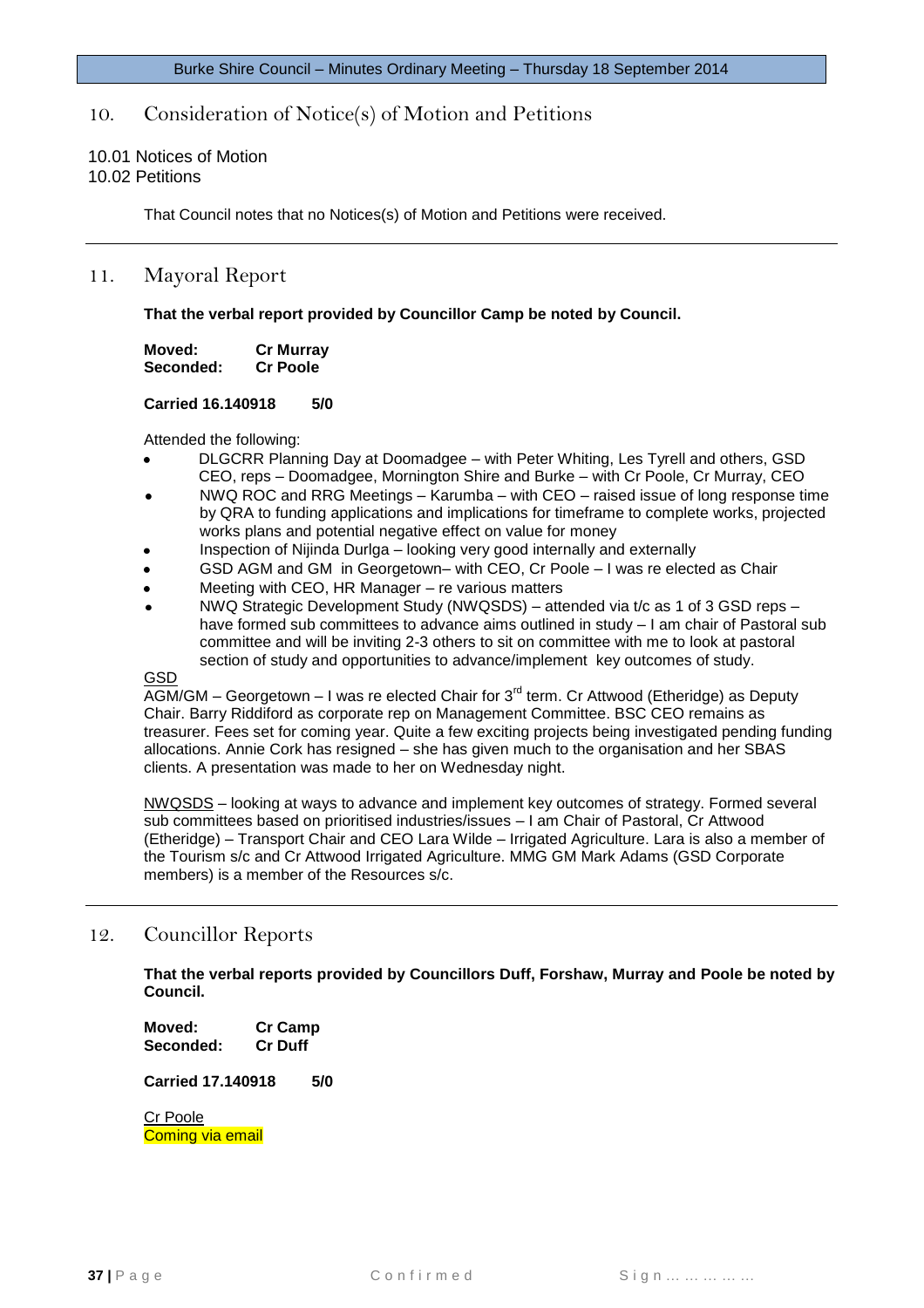#### Cr Forshaw

28/8/14 – Roads Forum – Mt Isa (previous report sent)

- Rds Meeting in Mt Isa was worth attending.
- I wasn't registered to attend but they let attend.
- $\bullet$ There is 13 regional rd groups in Qld. Our regional rd groups covers Burke, Carpentaria, Cloncurry, Doomadgee, Flinders, McKinlay, Mt Isa & Richmond (John Wharton was our spokesman)
- Idea of the forum was to give more direction to State Government on what rds are priority. Our priority rd for our group was Savannah Way.
- It was agreed that a rep from each rd group, plus 1 rep TMR & RACQ plus 1 RDA rep to form a group that feeds info straight into Rds Alliance Board (this has 3 LGAQ reps on it) which feeds to Minister.
- Les Dunn TMR General Manager (Portfolio Investment & Programming) will give any  $\bullet$ assistance and/or information needed – very helpful bloke. TMR has approx. \$4b each year to spend (this incs Fed Gvt \$\$\$ as well) – they forecast out 4 years – but there is a buffer of approx. \$1b that can be shifted around each year.
- They hope to get the inland route moving (for triple road trains) from Nth Qld to bottom of Vic. Then the feeder rds will come off this heading West (eg Savannah Way).
- The presentations will be on RDA website the TMR one will be a good one to check out.
- 30/8/14 Deck Opening Gregory Downs Hotel
- 5/9/14 Inspected the new Community Hall/Council Chambers/Offices.
- 5/9/14 Council Special Meeting in Burketown with Crs Camp & Poole, re: correct name for the new Community Hub, and adoption of the Annual Report 12/13.
- 11/9/14 School of the Air Mini-School Gregory Grade 6 Graduation and Concert Night

#### Cr Murray Doomadgee meeting RJCP Work Kindy – President Morning Glory Festival – Campdraft and Races

Cr Duff Nijinda Durlga inspection Working bee – Campdraft and Races in preparation for the MGF

# <span id="page-37-0"></span>13. New business of an urgent nature admitted by Council

#### <span id="page-37-1"></span>**13.01 Women in Local Government Leadership Summit**

**That Council delegates Cr Murray to attend the Women in Local Government Summit in Brisbane on 20th October.**

**Moved: Cr Duff Seconded: Cr Forshaw**

**Carried 18.140918 5/0**

## <span id="page-37-2"></span>14. Closed session reports

**That Council move into closed session to discuss confidential items as stated in the** *Local Government Regulation 2012* **in Chapter 8 Administration, Part 2 Local government meetings and committees, under** *Sections 275 (1) (a).* 

**a) the appointment, dismissal or discipline of employees;** 

**Council moved into closed session at 6.36pm.**

| Moved:    | <b>Cr Duff</b>   |
|-----------|------------------|
| Seconded: | <b>Cr Murray</b> |

**Carried 19.140918 5/0**